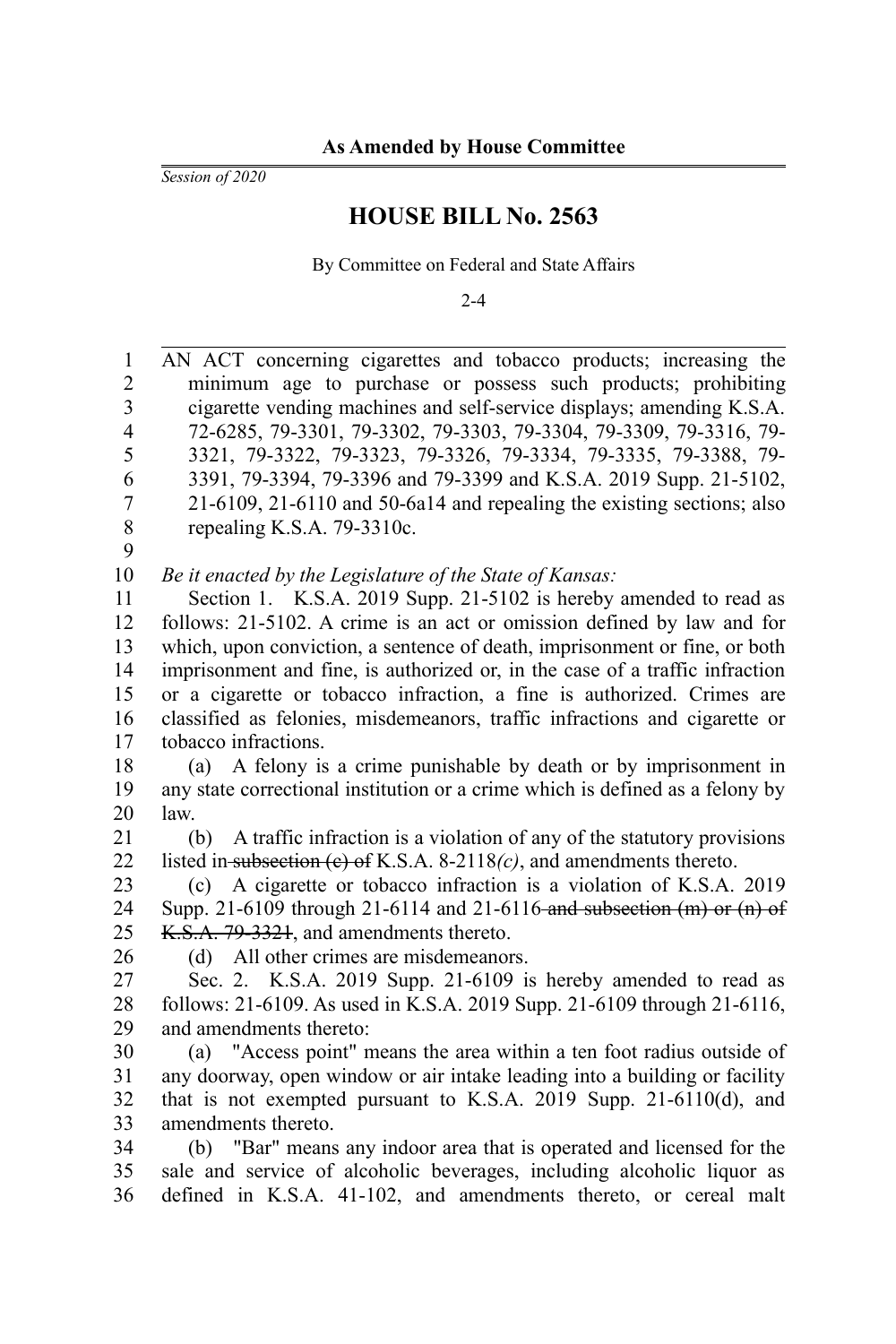beverages as defined in K.S.A. 41-2701, and amendments thereto, for onpremises consumption. 1 2

*(c)* **"E-liquid" means a substance that may or may not contain nicotine and is intended to be aerosolized or vaporized and inhaled using an electronic cigarette.** 3 4 5

**(d)** *"Electronic cigarette" means the same as such term is defined in K.S.A. 79-3301, and amendments thereto.* 6 7

 $(\epsilon)$ ( $d$ ) $(\epsilon)$  "Employee" means any person who is employed by an employer in consideration for direct or indirect monetary wages or profit and any person who volunteers their services for a nonprofit entity. 8 9 10

(d)*(e)***(f)** "Employer" means any person, partnership, corporation, association or organization, including municipal or nonprofit entities, that employs one or more individual persons. 11 12 13

(e)*(f)***(g)** "Enclosed area" means all space between a floor and ceiling that is enclosed on all sides by solid walls, windows or doorways that extend from the floor to the ceiling, including all space therein screened by partitions that do not extend to the ceiling or are not solid or similar structures. For purposes of this section, the following shall not be considered an "enclosed area": (1) Rooms or areas, enclosed by walls, windows or doorways, having neither a ceiling nor a roof and that are completely open to the elements and weather at all times; and (2) rooms or areas, enclosed by walls, fences, windows or doorways and a roof or ceiling, having openings that are permanently open to the elements and weather and that comprise an area that is at least 30% of the total perimeter wall area of such room or area. 14 15 16 17 18 19 20 21 22 23 24 25

(f)*(g)***(h)** "Food service establishment" means any place in which food is served or is prepared for sale or service on the premises. Such term shall include, but not be limited to, fixed or mobile restaurants, coffee shops, cafeterias, short-order cafes, luncheonettes, grills, tea rooms, sandwich shops, soda fountains, taverns, private clubs, roadside kitchens, commissaries and any other private, public or nonprofit organization or institution routinely serving food and any other eating or drinking establishment or operation where food is served or provided for the public with or without charge. 26 27 28 29 30 31 32 33 34

(g)*(h)* "Gaming floor" means the area of a lottery gaming facility or racetrack gaming facility, as those terms are defined in K.S.A. 74-8702, and amendments thereto, where patrons engage in Class III gaming. The gaming floor shall not include any areas used for accounting, maintenance, surveillance, security, administrative offices, storage, cash or cashcounting, records, food service, lodging or entertainment, except that the gaming floor may include a bar where alcoholic beverages are served so long as the bar is located entirely within the area where Class III gaming is conducted. 35 36 37 38 39 40 41 42 43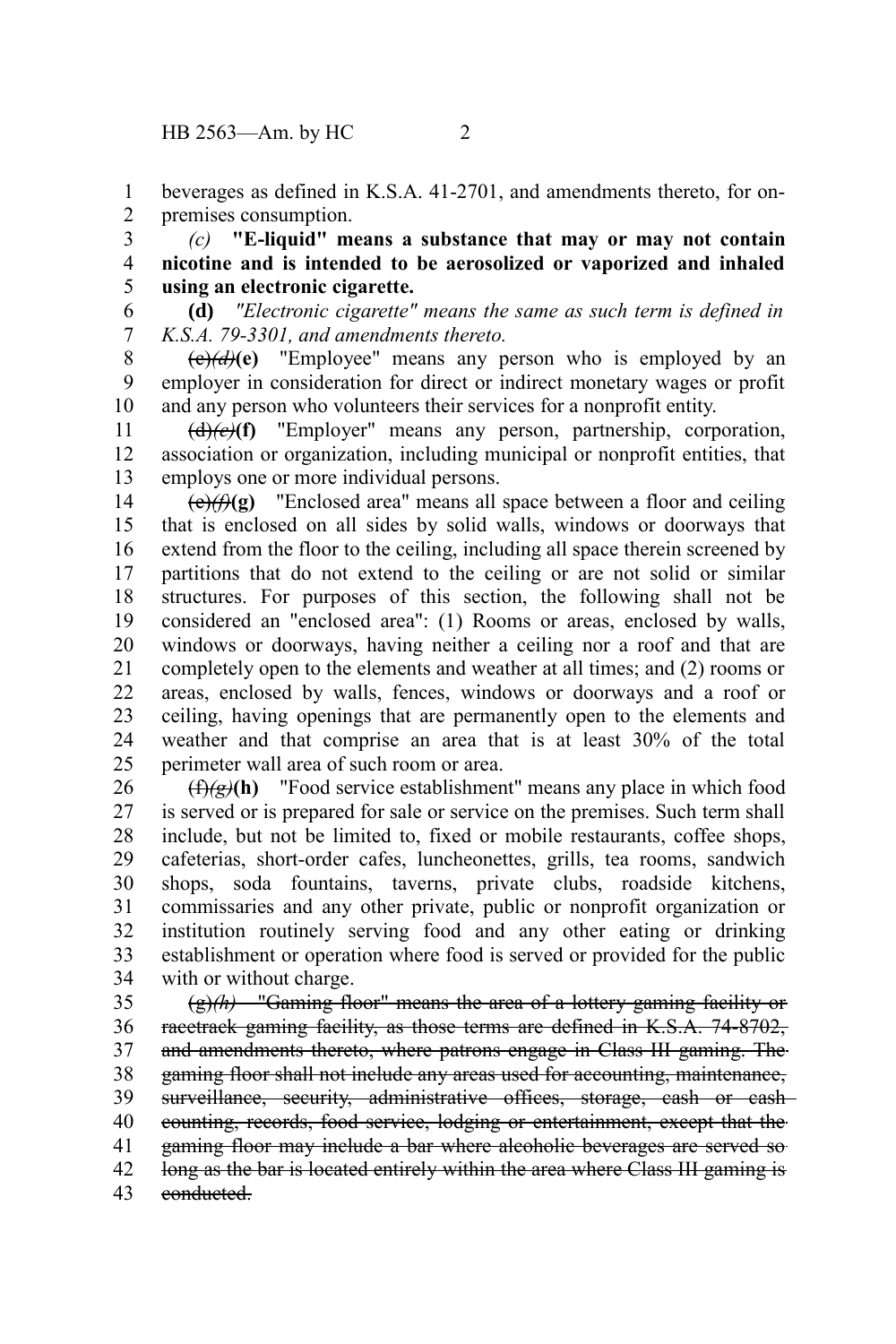(h)*(i)* "Medical care facility" means a physician's office, general hospital, special hospital, ambulatory surgery center or recuperation center, as defined by K.S.A. 65-425, and amendments thereto, and any psychiatric hospital licensed under K.S.A. 2019 Supp. 39-2001 et seq., and amendments thereto. 1 2 3 4 5

 $\overrightarrow{(ii)}$  "Outdoor recreational facility" means a hunting, fishing, shooting or golf club, business or enterprise operated primarily for the benefit of its owners, members and their guests and not normally open to the general public. 6 7 8 9

 $\left(\frac{1}{i}\right)$  /(k) "Place of employment" means any enclosed area under the control of a public or private employer, including, but not limited to, work areas, auditoriums, elevators, private offices, employee lounges and restrooms, conference and meeting rooms, classrooms, employee cafeterias, stairwells and hallways, that is used by employees during the course of employment. For purposes of this section, a private residence shall not be considered a "place of employment" unless such residence is used as a day care home, as defined in K.S.A. 65-530, and amendments thereto. 10 11 12 13 14 15 16 17 18

(k)*(l)* "Private club" means an outdoor recreational facility operated primarily for the use of its owners, members and their guests that in its ordinary course of business is not open to the general public for which use of its facilities has substantial dues or membership fee requirements for its members. 19 20 21 22 23

 $(H)(m)$  "Public building" means any building owned or operated by: (1) The state, including any branch, department, agency, bureau, commission, authority or other instrumentality thereof; (2) any county, city, township, other political subdivision, including any commission, authority, agency or instrumentality thereof; or (3) any other separate corporate instrumentality or unit of the state or any municipality. 24 25 26 27 28 29

 $(m)$  "Public meeting" means any meeting open to the public pursuant to K.S.A. 75-4317 et seq., and amendments thereto, or any other law of this state. 30 31 32

(n)*(o)* "Public place" means any enclosed areas open to the public or used by the general public including, but not limited to: Banks, bars, food service establishments, retail service establishments, retail stores, public means of mass transportation, passenger elevators, health care institutions or any other place where health care services are provided to the public, medical care facilities, educational facilities, libraries, courtrooms, public buildings, restrooms, grocery stores, school buses, museums, theaters, auditoriums, arenas and recreational facilities. For purposes of this section, a private residence shall not be considered a "public place" unless such residence is used as a day care home, as defined in K.S.A. 65-530, and amendments thereto. 33 34 35 36 37 38 39 40 41 42 43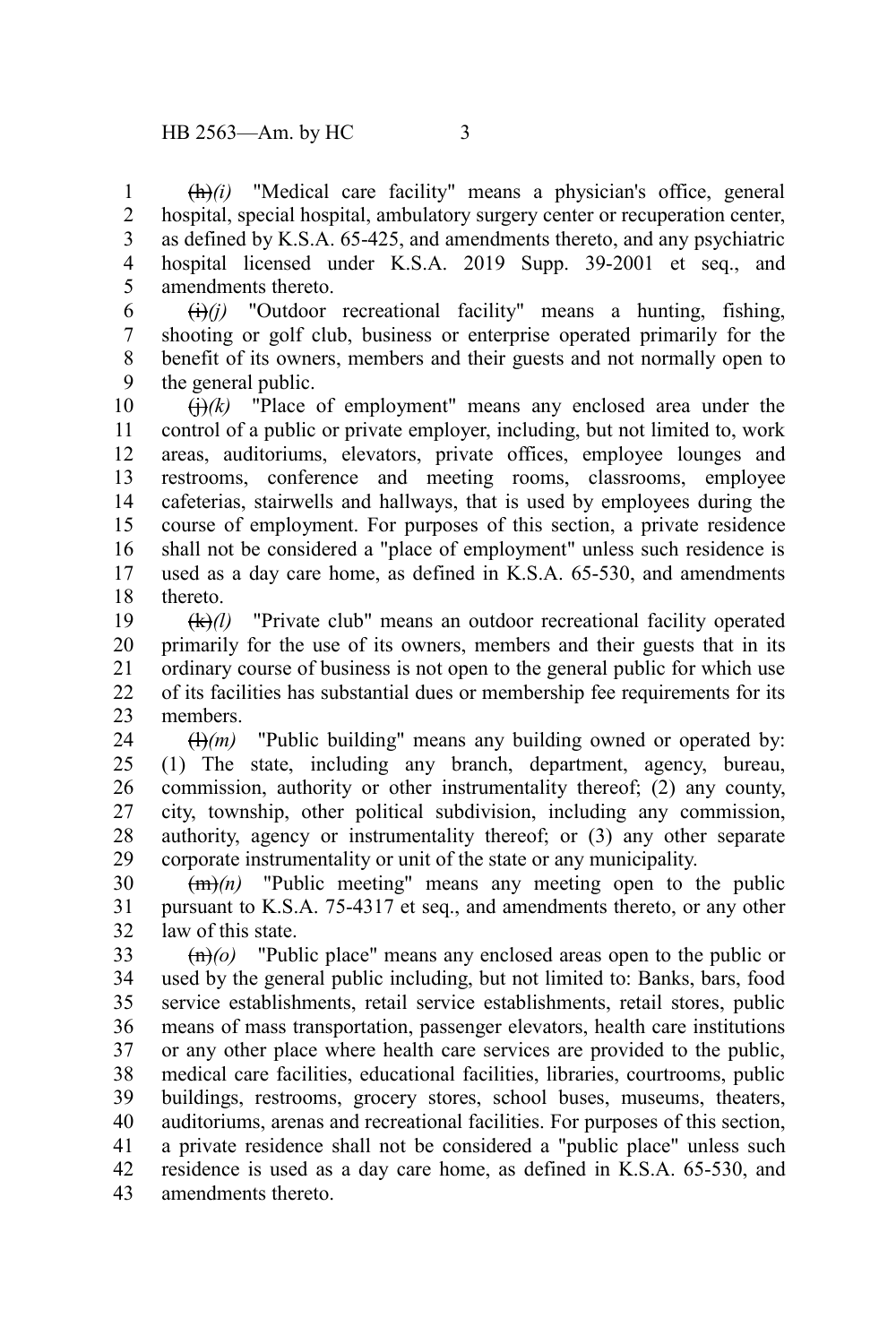$\left(\theta\right)(p)$  "Smoking" means possession of a lighted cigarette, cigar, pipe or burning tobacco in any other form or device designed for the use of tobacco*, or use of an electronic cigarette*. 1 2 3

(p)*(q)* "Tobacco shop" means any indoor area operated primarily for the retail sale of tobacco, tobacco products or**,** smoking devices**, electronic cigarettes, e-liquids** or accessories, and that derives not less than 65% of its gross receipts from the sale **any combination of sales** of tobacco**, tobacco products, smoking devices, electronic cigarettes or e-liquids**. 4 5 6 7 8

 $\left(\frac{q}{r}\right)^{r}$  "Substantial dues or membership fee requirements" means initiation costs, dues or fees proportional to the cost of membership in similarly-situated outdoor recreational facilities that are not considered nominal and implemented to otherwise avoid or evade restrictions of a statewide ban on smoking. 9 10 11 12 13

Sec. 3. K.S.A. 2019 Supp. 21-6110 is hereby amended to read as follows: 21-6110. (a) It shall be unlawful, with no requirement of a culpable mental state, to smoke in an enclosed area or at a public meeting including, but not limited to: 14 15 16 17

- (1) Public places; 18
	- (2) taxicabs and limousines;

(3) restrooms, lobbies, hallways and other common areas in public and private buildings, condominiums and other multiple-residential facilities; 20 21 22

(4) restrooms, lobbies and other common areas in hotels and motels and in at least 80% of the sleeping quarters within a hotel or motel that may be rented to guests; 23 24 25

(5) access points of all buildings and facilities not exempted pursuant to subsection (d); and 26 27

28

19

(6) any place of employment.

(b) Each employer having a place of employment that is an enclosed area shall provide a smoke-free workplace for all employees. Such employer shall also adopt and maintain a written smoking policy-which shall prohibit *that prohibits* smoking without exception in all areas of the place of employment. Such policy shall be communicated to all current employees within one week of its adoption and shall be communicated to all new employees upon hiring. Each employer shall provide a written copy of the smoking policy upon request to any current or prospective employee. 29 30 31 32 33 34 35 36 37

(c) Notwithstanding any other provision of this section, K.S.A. 2019 Supp. 21-6111 or 21-6112, and amendments thereto, the proprietor or other person in charge of an adult care home, as defined in K.S.A. 39-923, and amendments thereto, or a medical care facility, may designate a portion of such adult care home, or the licensed long-term care unit of such medical care facility, as a smoking area, and smoking may be permitted within such 38 39 40 41 42 43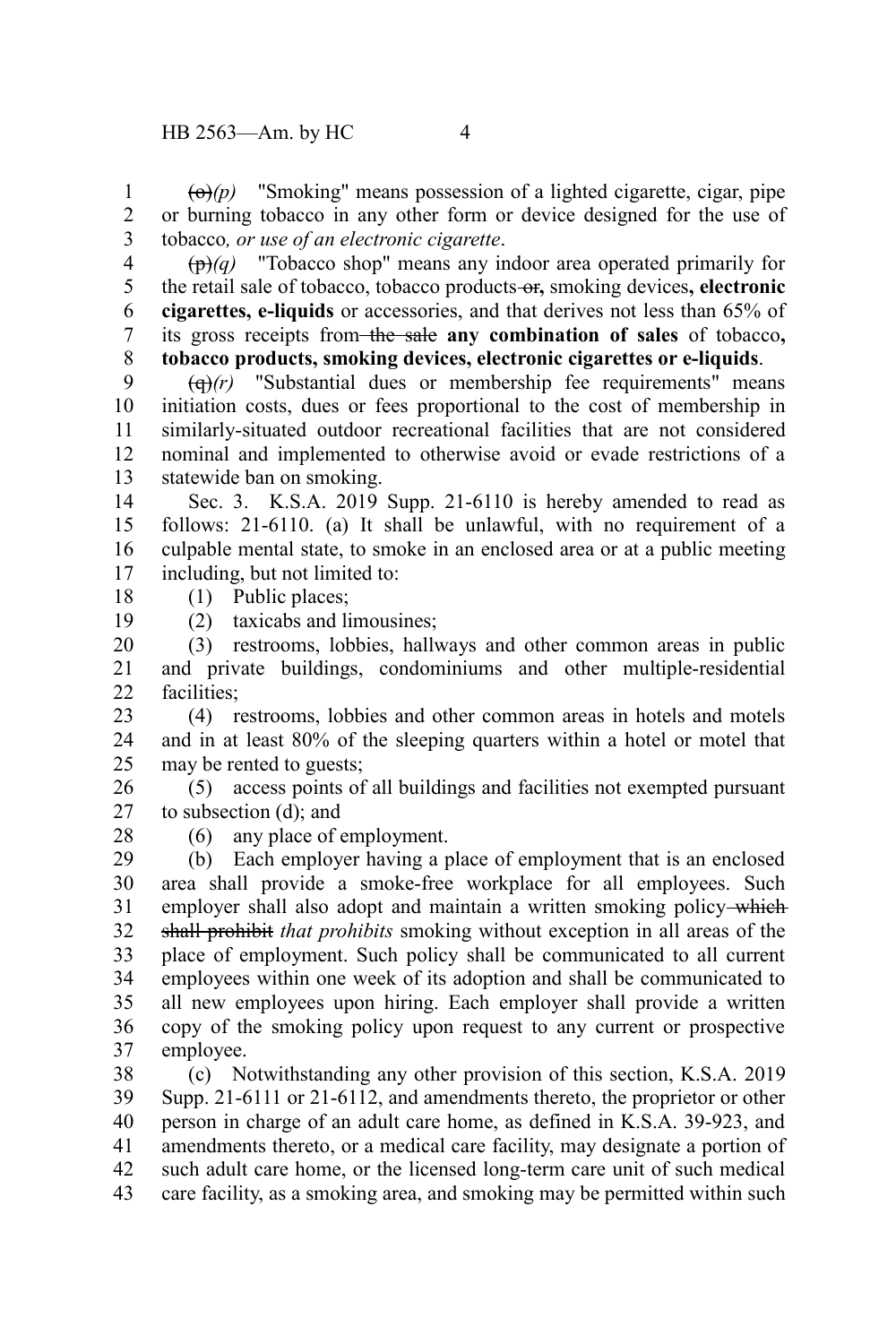designated smoking area. 1

2

(d) The provisions of this section shall not apply to:

(1) The outdoor areas of any building or facility beyond the access points of such building or facility; 3 4

(2) private homes or residences, except when such home or residence is used as a day care home, as defined in K.S.A. 65-530, and amendments thereto; 5 6 7

(3) a hotel or motel room rented to one or more guests if the total percentage of such hotel or motel rooms in such hotel or motel does not exceed 20%; 8 9 10

(4) the gaming floor of a lottery gaming facility or racetrack gaming facility, as those terms are defined in K.S.A. 74-8702, and amendments thereto; 11 12 13

 $(5)$ —that portion of an adult care home, as defined in K.S.A. 39-923, and amendments thereto, that is expressly designated as a smoking area by the proprietor or other person in charge of such adult care home pursuant to subsection (c) and that is fully enclosed and ventilated; 14 15 16 17

(6)**(5)** that portion of a licensed long-term care unit of a medical care facility that is expressly designated as a smoking area by the proprietor or other person in charge of such medical care facility pursuant to subsection (c) and that is fully enclosed and ventilated and to which access is restricted to the residents and their guests; 18 19 20 21 22

 $(7)(6)$  tobacco shops; 23

(8)**(7)** a class A or class B club*, as* defined in K.S.A. 41-2601, and amendments thereto, which *that*: (A) Held a license pursuant to K.S.A. 41- 2606 et seq., and amendments thereto, as of January 1, 2009; and (B) notifies the secretary of health and environment in writing, not later than 90 days after the effective date of this act, that it wishes to continue to allow smoking on its premises; 24 25 26 27 28 29

(9)**(8)** a private club in designated areas where minors *persons under the age of 21* are prohibited; 30 31

(10)**(9)** any benefit cigar dinner or other cigar dinner of a substantially similar nature that: 32 33

(A) Is conducted specifically and exclusively for charitable purposes by a nonprofit organization which *that* is exempt from federal income taxation pursuant to section  $501(c)(3)$  of the federal internal revenue code of 1986; 34 35 36 37

(B) is conducted no more than once per calendar year by such organization; and 38 39

(C) has been held during each of the previous three years prior to January 1, 2011; and 40 41

(11)**(10)** that portion of a medical or clinical research facility constituting a separately ventilated, secure smoking room dedicated and 42 43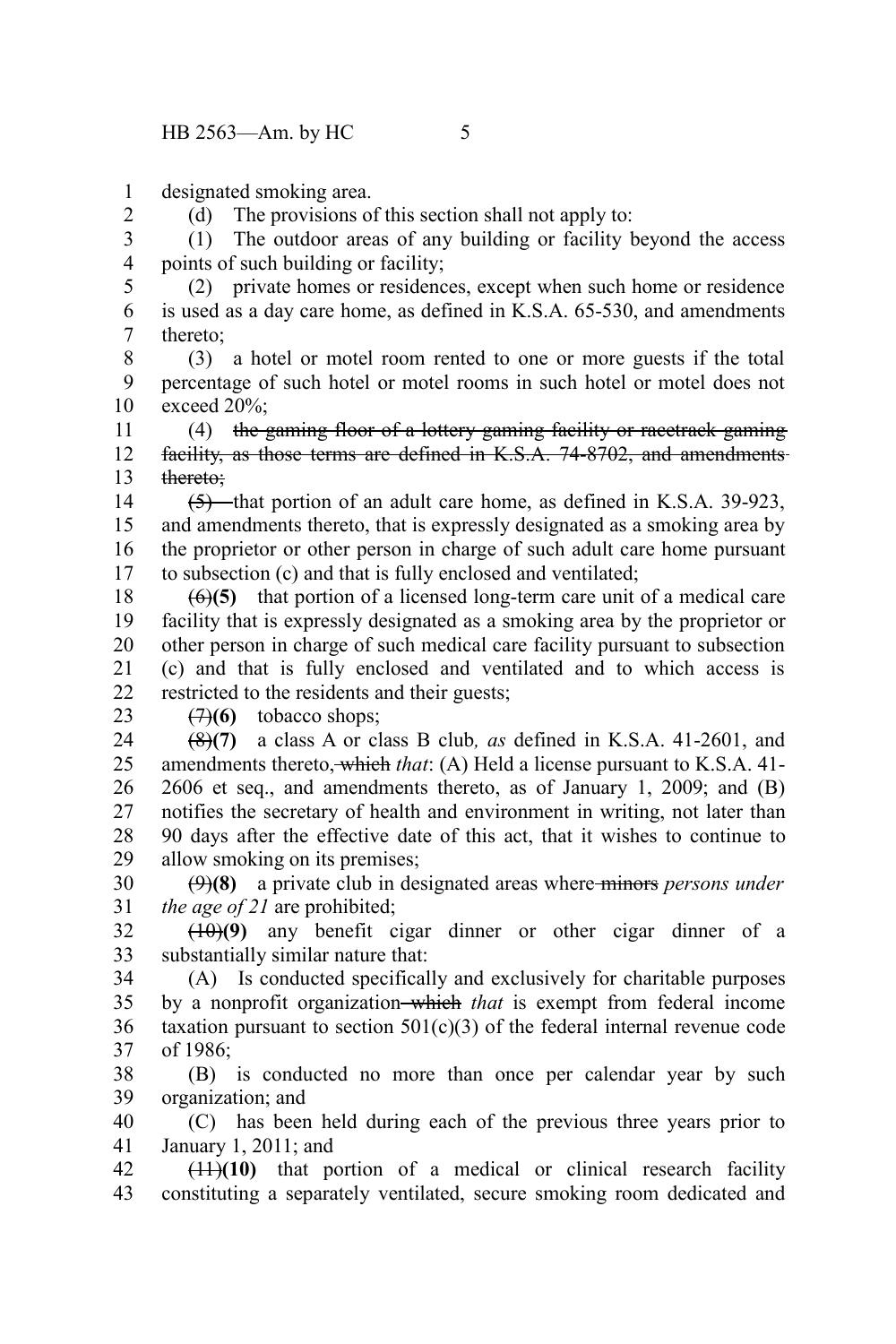used solely and exclusively for clinical research activities conducted in accordance with regulatory authority of the United States or the state of Kansas, as determined by the director of alcoholic beverage control of the department of revenue. 1 2 3 4

Sec. 4. K.S.A. 2019 Supp. 50-6a14 is hereby amended to read as follows: 50-6a14. (a) In addition to*,* or in lieu of*,* any other civil or criminal remedy provided by law, the director or the director's designee, upon a finding that a stamping agent has violated subsection  $(a)$  of K.S.A. 50-6a04*(a)*, and amendments thereto, or any rules or regulations adopted pursuant to this act, may revoke or suspend the license of any licensee in the manner provided by K.S.A. 79-3309, and amendments thereto. Each package of cigarettes to which tax indicia is affixed, is caused to be affixed or tax is paid thereupon, and each sale or offer to sell cigarettes in violation of subsection (a) of K.S.A. 50-6a04*(a)*, and amendments thereto, shall constitute a separate violation. The director may also impose a civil penalty in an amount not to exceed the greater of 500% of the retail value of the cigarettes involved or \$5,000 upon a finding of violation of subsection (a) of K.S.A. 50-6a04*(a)*, and amendments thereto, or a violation of any rules or regulations adopted pursuant to this act. Such fine shall be imposed in the manner provided by K.S.A. 79-3391, and amendments thereto. Any fine collected pursuant to this subsection shall be remitted to the state treasurer in accordance with the provisions of K.S.A. 75-4215, and amendments thereto. Upon receipt of each such remittance, the state treasurer shall deposit the entire amount in the state treasury to the credit of the cigarette and tobacco products regulation fund created pursuant to subsection  $(e)$  of K.S.A. 79-3391, and amendments thereto. The moneys credited to this fund shall be used for the purposes of enforcement of this act, or K.S.A. 79-3301 et seq., and amendments thereto. 5 6 7 8 9 10 11 12 13 14 15 16 17 18 19 20 21 22 23 24 25 26 27 28 29

(b) The attorney general or the attorney general's duly authorized designee shall, when requested by the director, assist the director in a hearing to suspend or revoke a stamping agent's license for a violation of this act. 30 31 32 33

Sec. 5. K.S.A. 72-6285 is hereby amended to read as follows: 72- 6285. (a) The use of *cigarettes, electronic cigarettes, consumable material***, alternative nicotine product** *and* tobacco products in any school building is hereby prohibited. No board of education of any school district shall allow any person to use *cigarettes, electronic cigarettes, consumable material***, alternative nicotine product** *or* tobacco products in any school building. 34 35 36 37 38 39 40

41

(b) As used in this section, the term*: (1) "Cigarette," "electronic cigarette," "consumable material,"*

**"alternative nicotine product"** *and "tobacco product" mean the same as* 42 43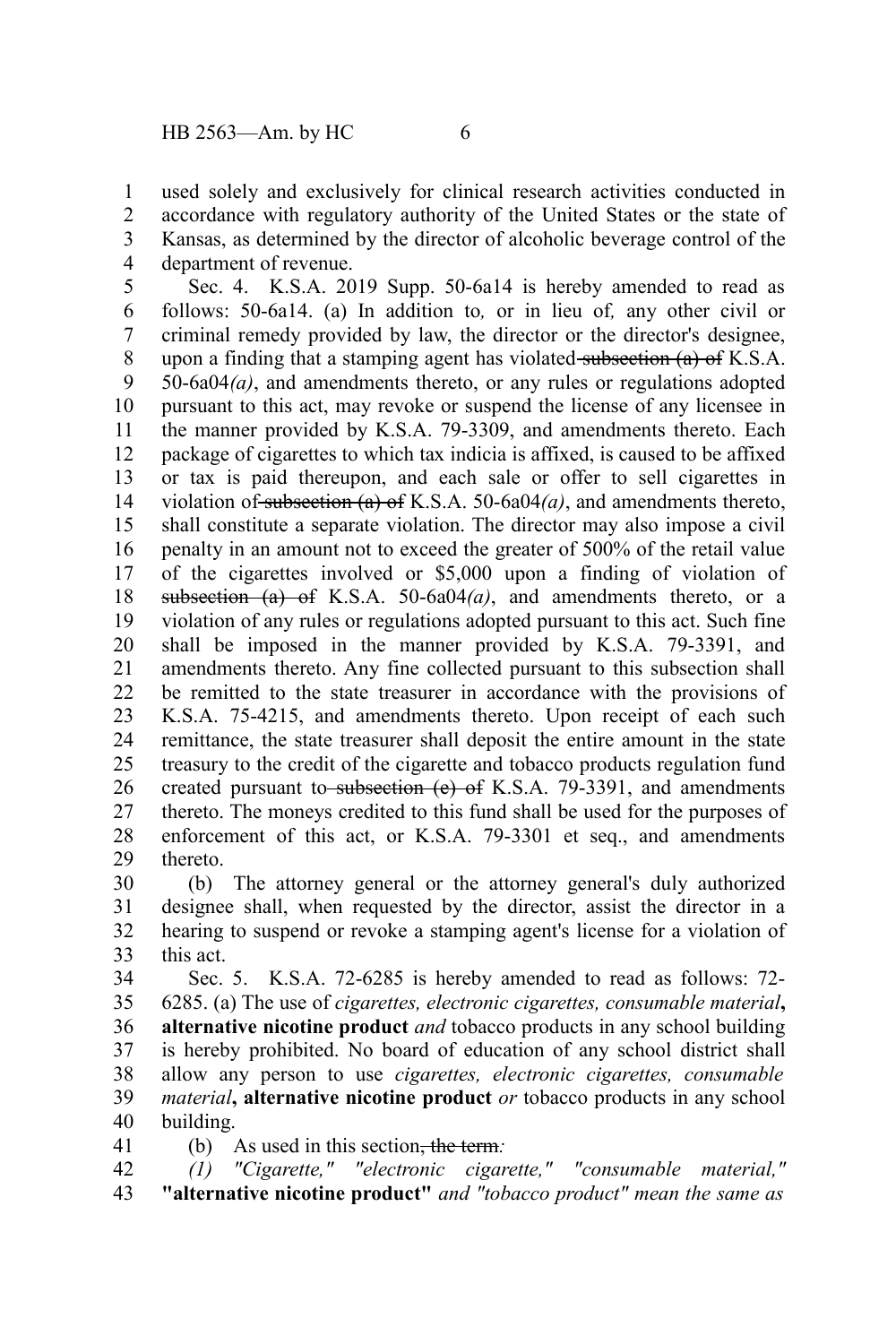*such terms are defined in K.S.A. 79-3301, and amendments thereto; and* 1

*(2)* "school building" means any enclosed building used for-pupil*student* attendance purposes by the board of education of a unified school district. The term *"*school building*"* does not include a building, or part thereof, used for residential purposes or leased from the school district for nonschool sponsored activities. 2 3 4 5 6

Sec. 6. K.S.A. 79-3301 is hereby amended to read as follows: 79- 3301. As used in K.S.A. 79-3301 et seq., and amendments thereto: 7 8

9

(a) "Act" means the Kansas cigarette and tobacco products act.

(b) **"Alternative nicotine product" means any noncombustible product containing nicotine without the presence of tobacco leaf that is intended to be placed in the oral or nasal cavity, whether chewed, absorbed, dissolved or ingested by any other means. The term "alternative nicotine product" does not include cigarettes, electronic cigarettes, consumable material, tobacco products or any product regulated as a drug or device by the United States food and drug administration under chapter V of the federal food, drug and cosmetic act.** 10 11 12 13 14 15 16 17 18

**(c)** "Carrier" means one who transports cigarettes from a manufacturer to a wholesale dealer or from one wholesale dealer to another. 19 20 21

(c)**(d)** "Carton" means the container used by the manufacturer of cigarettes in which no more than 10 packages of cigarettes are placed prior to shipment from such manufacturer.  $22$ 23 24

(d)**(e)** "Cigarette" means any roll for smoking, made wholly or in part of tobacco, irrespective of size or shape, and irrespective of tobacco being flavored, adulterated or mixed with any other ingredient if the wrapper is in greater part made of any material except tobacco. 25 26 27 28

(e)**(f)** "Conspicuous location or place" means a location or place available to the general public. 29 30

*(f)***(g)** *"Consumable material" means any liquid solution or other material that is depleted as it is consumed through the use of an electronic cigarette.* 31 32 33

 $(f)(g)(h)$  "Consumer" means the person purchasing or receiving cigarettes*, electronic cigarettes, consumable material* or tobacco **regulated** products for final use. 34 35 36

 $\frac{(\mathbf{g})}{h}$ (i) "Contracting entity" means any public or private person, firm or entity that has entered into a contract with the secretary of revenue to provide services. 37 38 39

 $\frac{(\mathbf{h})}{(\mathbf{i})}$  "Dealer" means any person who engages in the sale or manufacture of eigarettes, tobacco products or electronic cigarettes,*consumable material or tobacco* **regulated** *products* in the state of Kansas, and who is required to be licensed under the provisions of this act. 40 41 42 43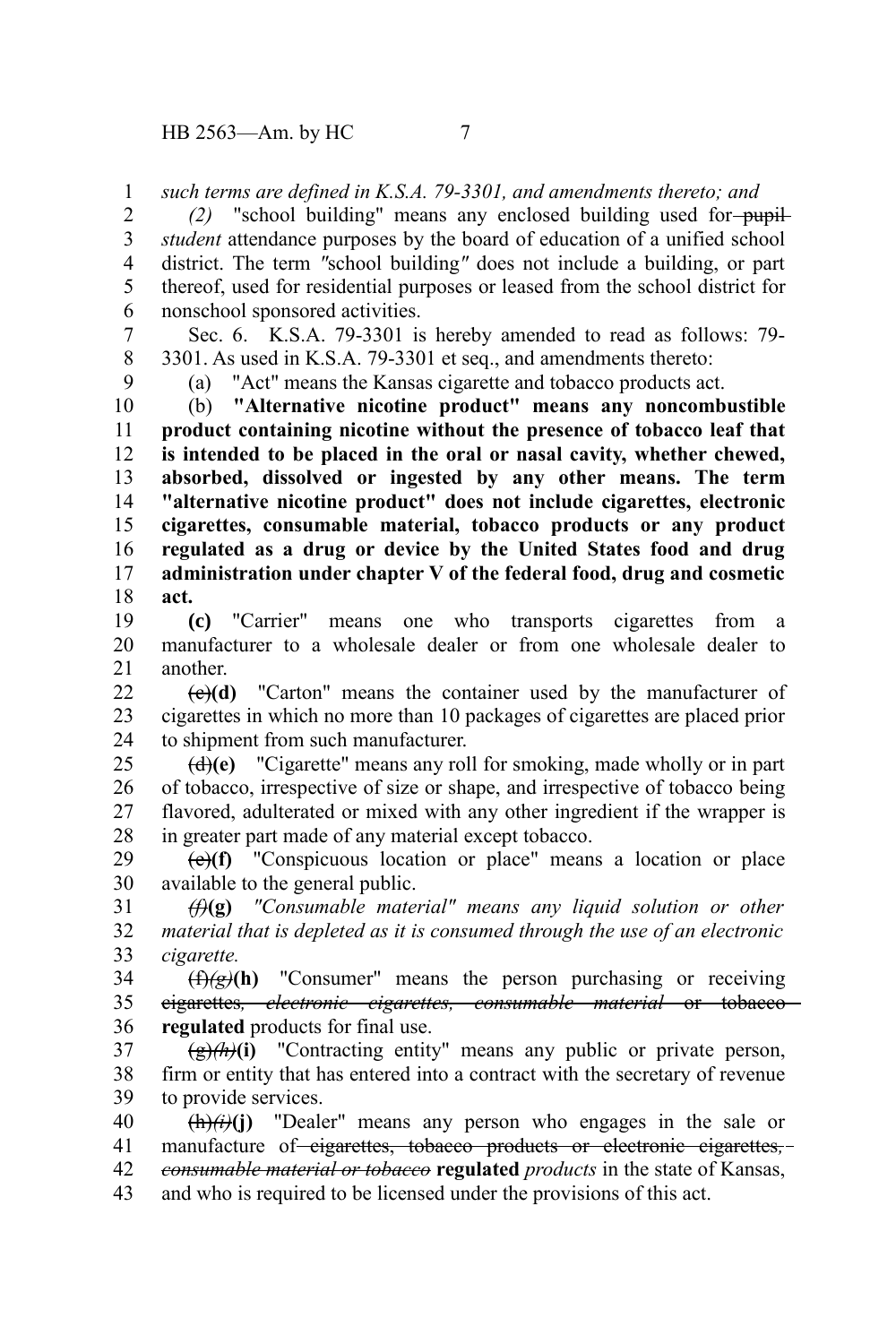(i)*(j)***(k)** "Dealer establishment" means any location or premises, other than vending machine locations, at or from which eigarettes, tobaccoproducts or electronic cigarettes*, consumable material or tobacco* **regulated** *products* are sold, and where records are kept. 1 2 3 4

5 6

15

 $\left(\frac{1}{k}\right)$  (**k**)**(l**) "Director" means the director of taxation.

 $(k)$  *(k)* $(k)$  **(m)** "Distributor" means:

(1) Any person engaged in the business of selling tobacco products in this state who brings, or causes to be brought, into this state from outside the state any tobacco products for sale; 7 8 9

(2) any person who makes, manufactures, fabricates or stores tobacco products in this state for sale in this state; or 10 11

(3) any person engaged in the business of selling tobacco products outside this state who ships or transports tobacco products to any person in the business of selling tobacco products in this state. 12 13 14

 $\left(\frac{1}{m}\right)$ (n) "Division" means the division of taxation.

(m)*(n)***(o)** "Electronic cigarette" means a battery-powered device, whether or not such device is shaped like a cigarette, that can provide inhaled doses of nicotine by delivering a vaporized solution by means of cartridges or other chemical delivery systems. 16 17 18 19

 $\frac{\text{ln}}{\text{ln}}(\theta)$  "Importer" means the same as provided in 26 U.S.C. § 5702(k). 20 21

 $\left(\frac{\theta}{\theta}\right)$   $\left(\theta\right)$   $\left(\theta\right)$   $\left(\theta\right)$   $\left(\theta\right)$   $\left(\theta\right)$   $\left(\theta\right)$   $\left(\theta\right)$   $\left(\theta\right)$   $\left(\theta\right)$   $\left(\theta\right)$   $\left(\theta\right)$   $\left(\theta\right)$   $\left(\theta\right)$   $\left(\theta\right)$   $\left(\theta\right)$   $\left(\theta\right)$   $\left(\theta\right)$   $\left(\theta\right)$   $\left(\theta\right)$   $\left(\theta\right)$   $\left(\theta\$ cigarettes*, electronic cigarettes, consumable material* or tobacco **regulated** products in the state of Kansas, and the written evidence of such authority or privilege as issued by the director.  $22$ 23 24 25

 $(\mathbf{p})\hat{q}$ **(r)** "Licensee" means any person holding a current license issued pursuant to this act. 26 27

 $\left(\frac{\theta}{r}\right)$  (s) "Manufacturer" means the same as provided in 26 U.S.C. § 5702(d). 28 29

(r)*(s)***(t)** "Manufacturer's salesperson" means a person employed by a cigarette manufacturer who sells cigarettes, manufactured by such employer and procured from wholesale dealers. 30 31 32

 $\frac{f(s)}{f(t)}(u)$  (1) "Package" means a container in which no more than 25 individual cigarettes are wrapped and sealed by the manufacturer of cigarettes prior to shipment to a wholesale dealer; **or** 33 34 35

(2) for the purposes of K.S.A. 79-3321(v) and (w)  $(r)$  and  $(s)$ , and amendments thereto, "package" means the same as provided in 15 U.S.C. § 1332(4). 36 37 38

 $(\theta)$ (*u*)(*v*) "Person" means any individual, partnership, society, association, joint-stock company, corporation, estate, receiver, trustee, assignee, referee or any other person acting in a fiduciary or representative capacity whether appointed by a court or otherwise and any combination of individuals. 39 40 41 42 43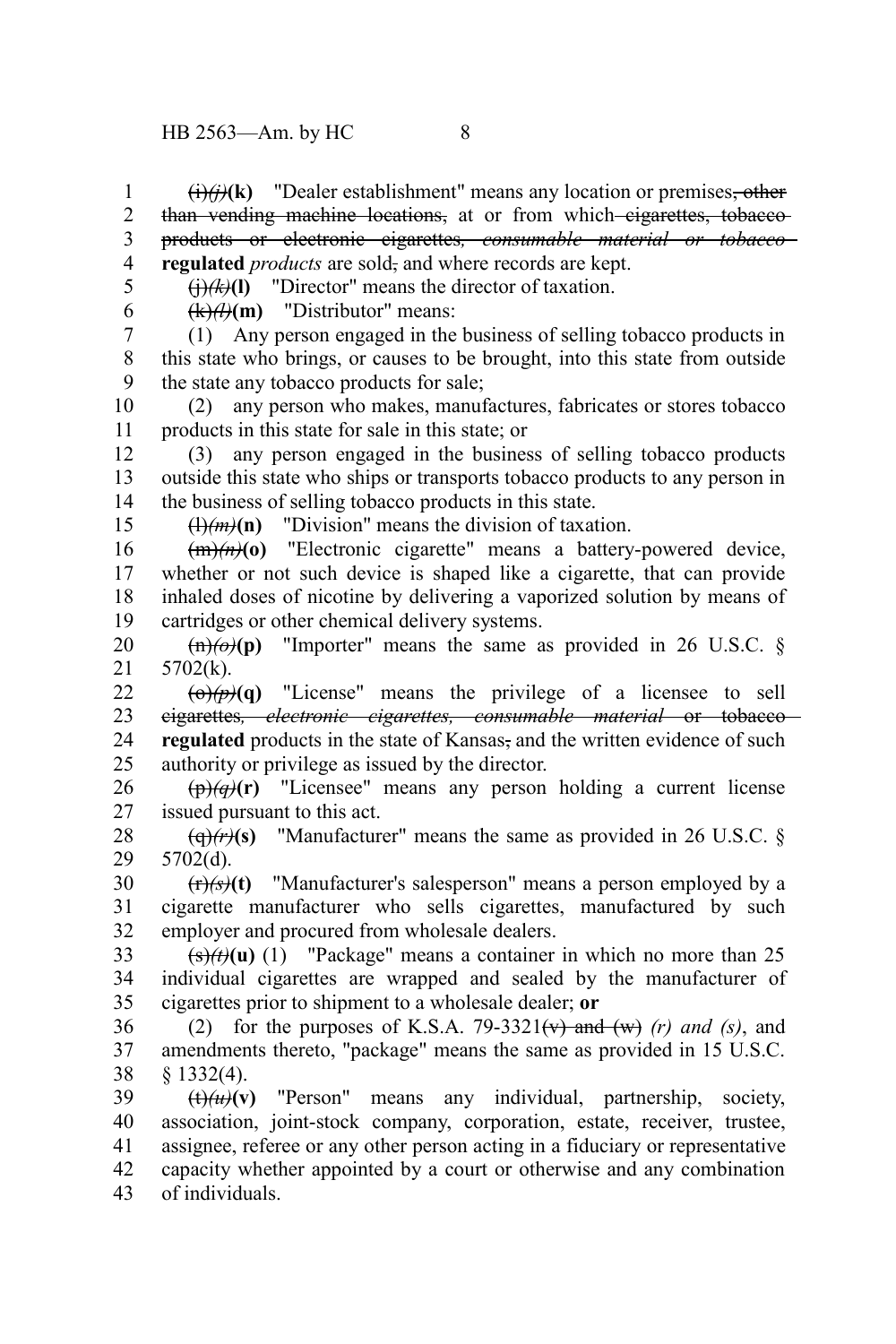$(u)$ (w) These ive d' means the coming to rest of cigarettes for sale by any dealer in the state of Kansas. 1 2

(v)*(w)***(x) "Regulated products" means cigarettes, electronic cigarettes, consumable materials, alternative nicotine products and tobacco products.** 3 4 5

**(y)** "Retail dealer" or "retailers" means a person, other than a vending machine operator, in possession of cigarettes or*,* electronic cigarettes*, consumable material or tobacco* **regulated** *products* for the purpose of sale to a consumer. 6 7 8 9

 $(w)(x)(z)$  "Sale" means any transfer of title or possession or both, exchange, barter, distribution or gift of eigarettes, tobacco products or electronic cigarettes*, consumable material or tobacco* **regulated** *products*, with or without consideration. 10 11 12 13

(x)*(y)***(aa)** "Sample" means cigarettes*, electronic cigarettes, consumable material* or tobacco **regulated** products distributed to members of the general public at no cost for purposes of promoting the product. 14 15 16 17

 $(y)(\overline{z})(bb)$  "Self-service display" means a display that contains cigarettes*, electronic cigarettes, consumable material* or tobacco **regulated** products and is located in an area openly accessible to a retail dealer's consumers, and from which such consumers can readily access cigarettes*, electronic cigarettes, consumable material* or tobacco **regulated** products without the assistance of a salesperson, and which *that* is knowingly utilized by the retail dealer to market and sell-eigarettes,*electronic cigarettes, consumable material* and tobacco **regulated** products to consumers. A display case that holds-eigarettes, *electronic cigarettes*, *consumable material* or tobacco **regulated** products behind locked doors does not constitute a self-service display. 18 19 20 21 22 23 24 25 26 27 28

 $\frac{1}{2}(a\theta)(c\theta)$  "Stamps" means tax indicia applied by means of heat 29

process, pressure or any other process approved by the director. (aa)*(bb)***(dd)** "Tax indicia" means visible evidence of tax payment in the form of stamps. 30 31 32

(bb)*(cc)***(ee)** "Tobacco products" means cigars, cheroots, stogies, periques; granulated, plug cut, crimp cut, ready rubbed and other smoking tobacco; snuff, snuff flour; cavendish; plug and twist tobacco; fine cut and other chewing tobaccos; shorts; refuse scraps, clippings, cuttings and sweepings of tobacco, and other kinds and forms of tobacco, prepared in such manner as to be suitable for chewing or smoking in a pipe or otherwise, or both for chewing and smoking. **"**Tobacco products**"** do not include cigarettes. 33 34 35 36 37 38 39 40

(cc)*(dd)***(ff)** "Tobacco specialty store" means a dealer establishment that derives at least 65% of such dealer establishment's revenue from cigarettes or tobacco products. 41 42 43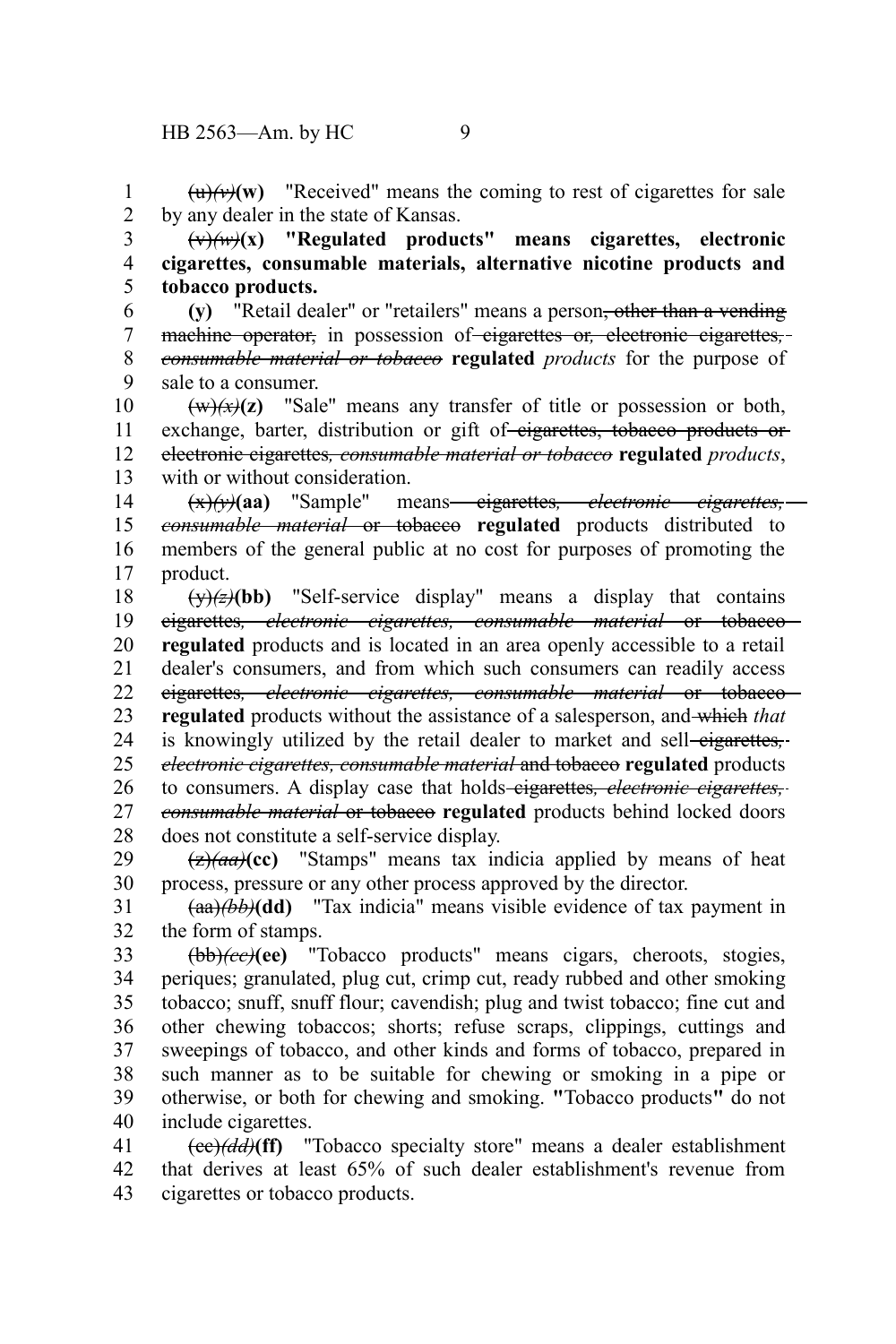(dd)*(ee)***(gg)** "Vending machine" means any coin operated machine, contrivance or device, by means of which merchandise may be sold. 1 2

(ee) "Vending machine distributor" means any person who sells cigarette vending machines to a vending machine operator operating vending machines in the state of Kansas. 3 4 5

(ff) "Vending machine operator" means any person who places a vending machine, owned, leased or operated by such person, at locations where eigarettes are sold from such vending machine. The owner or lessee of the premises upon which a vending machine is placed shall not be considered the operator of the machine, nor shall the owner or lessee, or any employee or agent of the owner or lessee be considered an authorized agent of the vending machine operator, if the owner or lessee does not own or lease the machine and the owner's or lessee's sole remuneration from the machine is a flat rental fee or commission based upon the number or value of cigarettes sold from the machine, or a combination of both. 6 7 8 9 10 11 12 13 14 15

(gg)*(ff)***(hh)** "Wholesale dealer" means any person who sells cigarettes to other wholesale dealers, retail dealers, vending machine operators and manufacturer's salespersons for the purpose of resale in the state of Kansas. 16 17 18 19

(hh)*(gg)***(ii)** "Wholesale sales price" means the original net invoice price for which a manufacturer sells a tobacco product to a distributor, as shown by the manufacturer's original invoice. 20 21 22

Sec. 7. K.S.A. 79-3302 is hereby amended to read as follows: 79- 3302. (a) K.S.A. 79-3301 through 79-3304, 79-3306, 79-3309, 79-3310, 79-3311, *79-3311a,* 79-3312, 79-3312a, 79-3313, 79-3316, 79-3321, 79- 3322, 79-3323, 79-3324a, 79-3326, 79-3328, 79-3329, 79-3333, 79-3335, *79-3336,* 79-3371, 79-3373, 79-3374, 79-3375, 79-3377, 79-3378, 79- 3379, 79-3387, 79-3388, 79-3391, 79-3392, 79-3393, 79-3394-and K.S.A. 79-3311a, 79-3336, 79-3395 through 79-3399, and 79-33,100, and amendments thereto, shall be known and may be cited as the Kansas cigarette and tobacco products act. 23 24 25 26 27 28 29 30 31

(b) It is the purpose and intent of this act to regulate the sale of cigarettes*, electronic cigarettes, consumable material***, alternative nicotine products** and tobacco products in this state and**, where applicable,** to impose a tax thereon. 32 33 34 35

Sec. 8. K.S.A. 79-3303 is hereby amended to read as follows: 79- 3303. (a) Each person engaged in the business of selling-eigarettes or, electronic cigarettes*, consumable material or tobacco* **regulated** *products* in the state of Kansas and each vending machine distributor shall obtain a license as provided by this act. A separate application, license and fee is required for each dealer establishment owned or operated by a dealer. A vending machine operator is required to obtain a vending machine operator's master license and, in addition, a separate permit for each 36 37 38 39 40 41 42 43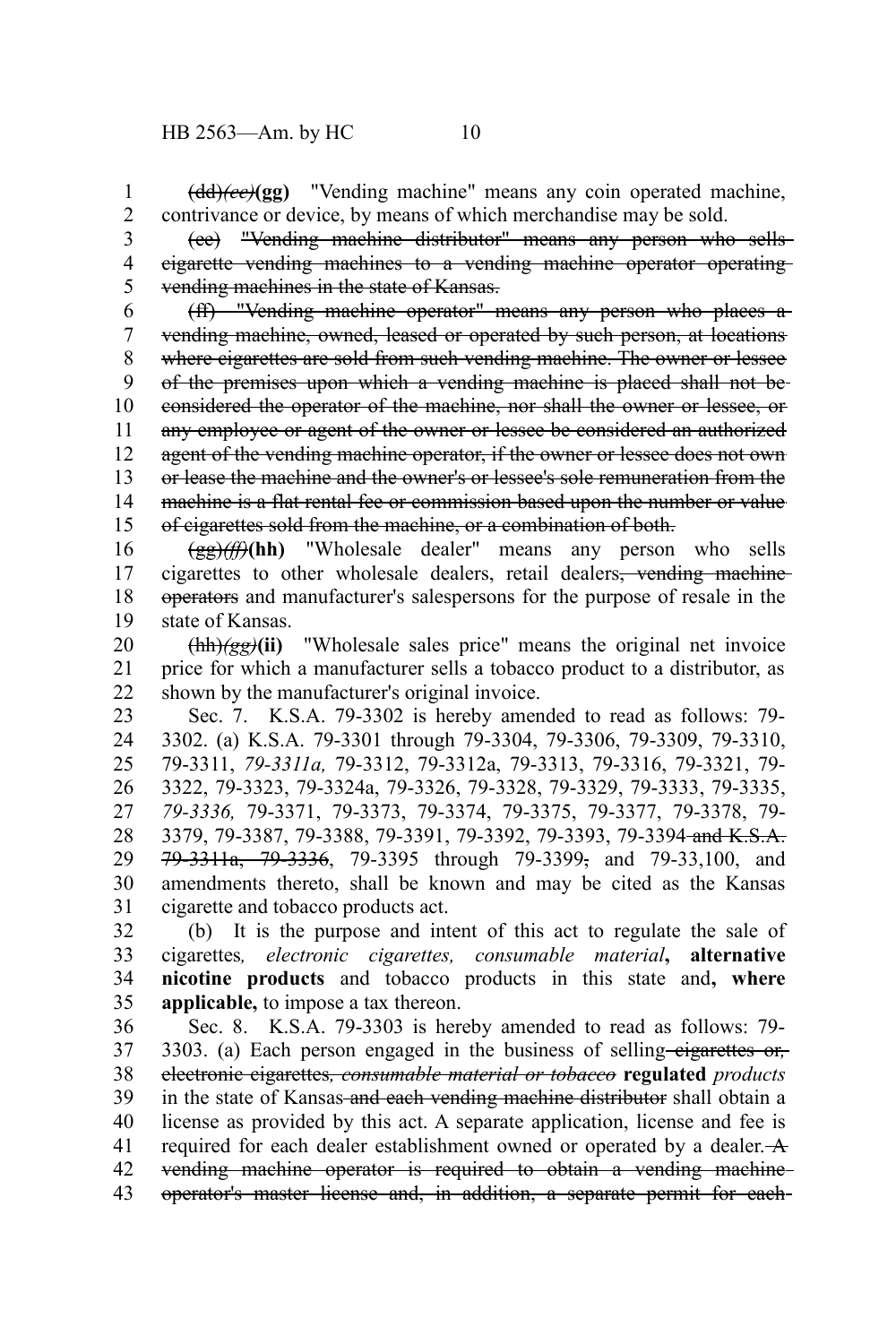vending machine operated by the operator. A vending machine operator may submit one application for the vending machine operator's master license and all permits for vending machines operated by the operator. The license shall be displayed in the dealer establishment-and the vendingmachine permit shall remain securely and visibly attached to the vending machine and contain such information as the director may require. Any vending machine found without such permit attached to the machine shall be sealed by an agent of the director and such seal shall be removed only by an agent of the director after payment of the permit fee and the penalties provided by this act. 1 2 3 4 5 6 7 8 9 10

(b) The application for a vending machine operator's master license and vending machine permits shall list the brand name and serial number of each machine and such other information as required by the director. Except in accordance with proper judicial order or as otherwise provided by law, it shall be unlawful for any officer or employee of the division to divulge or make known in any way the location of any vending machine to any person not an officer or employee of the division or contracting entity of the division, where the division has determined disclosure of such information is essential for completion of the contract and has taken appropriate steps to preserve confidentiality, except that such information may be divulged to any law enforcement officer for use in the officer's official duties. Any officer, employee or contracting entity revealing any such location in violation of this provision, in addition to the penalties otherwise provided in this act, shall be dismissed from office. 11 12 13 14 15 16 17 18 19 20 21 22 23 24

(c) A vending machine operator, in the course of business as a vending machine operator, may dispose of or sell vending machines without securing a license to sell vending machines. The vending machine operator may move vending machines from one location to another and, if a vending machine becomes inoperative or is disposed of, the permit for such machine may be transferred to another machine. A vending machine operator, within 10 days, shall notify the director of the brand name and serial number of vending machines that become inoperative or that the operator disposes of, sells, acquires or brings into service in this state as additional machines. 25 26 27 28 29 30 31 32 33 34

(d) The key to the lower or storage compartment of a vending machine shall remain only in the possession of the vending machineoperator or the operator's authorized agent. All services connected with the operation of a vending machine shall be performed by the vending machine operator or the operator's authorized agent. All vending machines shall be subject to inspection by the director or the director's authorized agents. No permit shall be issued for a vending machine unless it is constructed so that at least one package of each vertical column of cigarettes located therein is visible showing tax indicia. 35 36 37 38 39 40 41 42 43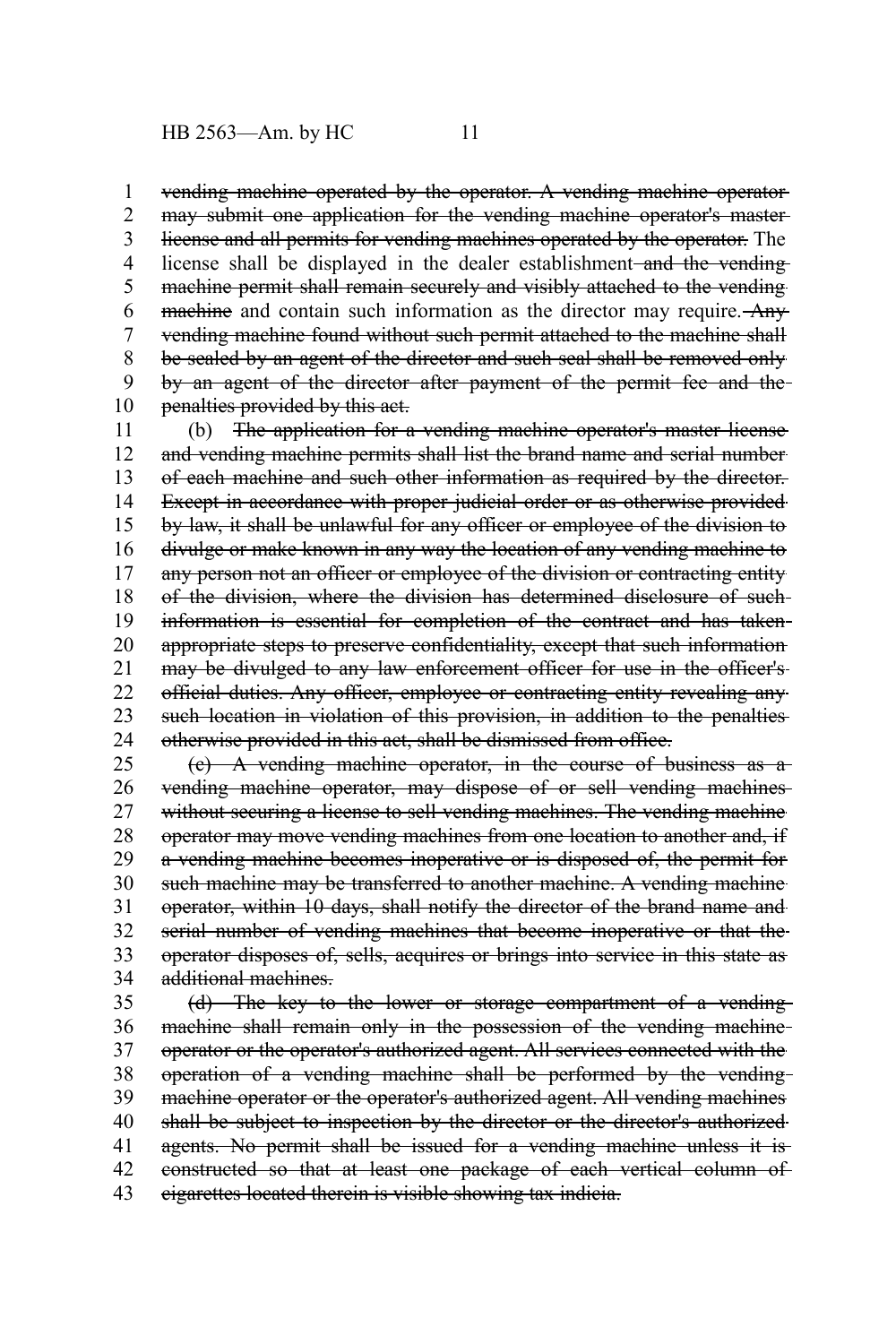(e) All vending machines operated on military installations shall have a permit affixed to the machines and the cigarettes shall show tax indicia of the Kansas tax. 1 2 3

(f) On or before the 10th day of each month, each vending machine distributor shall report to the director, on forms provided by the director, all sales of cigarette vending machines by the distributor to persons in the state of Kansas during the preceding month; the name and address of the purchaser; and the brand name, serial number and sale price of the machines. 4 5 6 7 8 9

 $\left(\frac{g}{g}\right)$  Concurrently with a change in ownership of a dealer establishment*,* the license applicable to the establishment is void and shall be surrendered to the director and shall not be transferred. On removal of a dealer establishment from one location to another, the owner of the establishment shall notify the director and surrender the owner's license. The director shall issue a new license for the unexpired term of the surrendered license on payment of a fee of \$2. If a dealer's license is lost, stolen or destroyed, the director may issue a new license on proof of loss, theft or destruction, at a cost of \$2. The director shall remit all moneys received under this subsection to the state treasurer in accordance with the provisions of K.S.A. 75-4215, and amendments thereto. Upon receipt of each such remittance, the state treasurer shall deposit the entire amount in the state treasury to the credit of the state general fund. 10 11 12 13 14 15 16 17 18 19 20 21 22

Sec. 9. K.S.A. 79-3304 is hereby amended to read as follows: 79- 3304. (a) The license fee for each biennium*,* or portion thereof*,* shall be as follows: 23 24 25

(1) For retail dealer's license, \$25 *\$100* **\$25** for each dealer establishment. 26 27

(2) For retailer's license on railroad or sleeping cars, \$50. Only one retail license need be obtained by each railroad or sleeping car company to permit the sale of cigarettes on any or all of its cars within the state. 28 29 30

31

(3) For show, carnival or catering license, \$50 for each concession.

(4) For resident retail dealer's temporary license for a place of business of a temporary nature, \$2 for each seven days or portion thereof. 32 33

(5) For wholesale dealer's license, \$50 for each dealer establishment. No wholesale dealer's license shall be issued until the person applying therefor has filed with the director a bond payable to the state of Kansas in such an amount as shall be fixed by the director, but in no event less than \$1,000, with a corporate surety authorized to do business in the state of Kansas, and approved by the director. If a wholesale dealer is unable to secure a corporate surety bond, the director may issue a license to such wholesale dealer, upon the wholesale dealer furnishing a personal bond meeting the approval of the director. Such bond shall be conditioned on the wholesale dealer's compliance with all the provisions of this act during the 34 35 36 37 38 39 40 41 42 43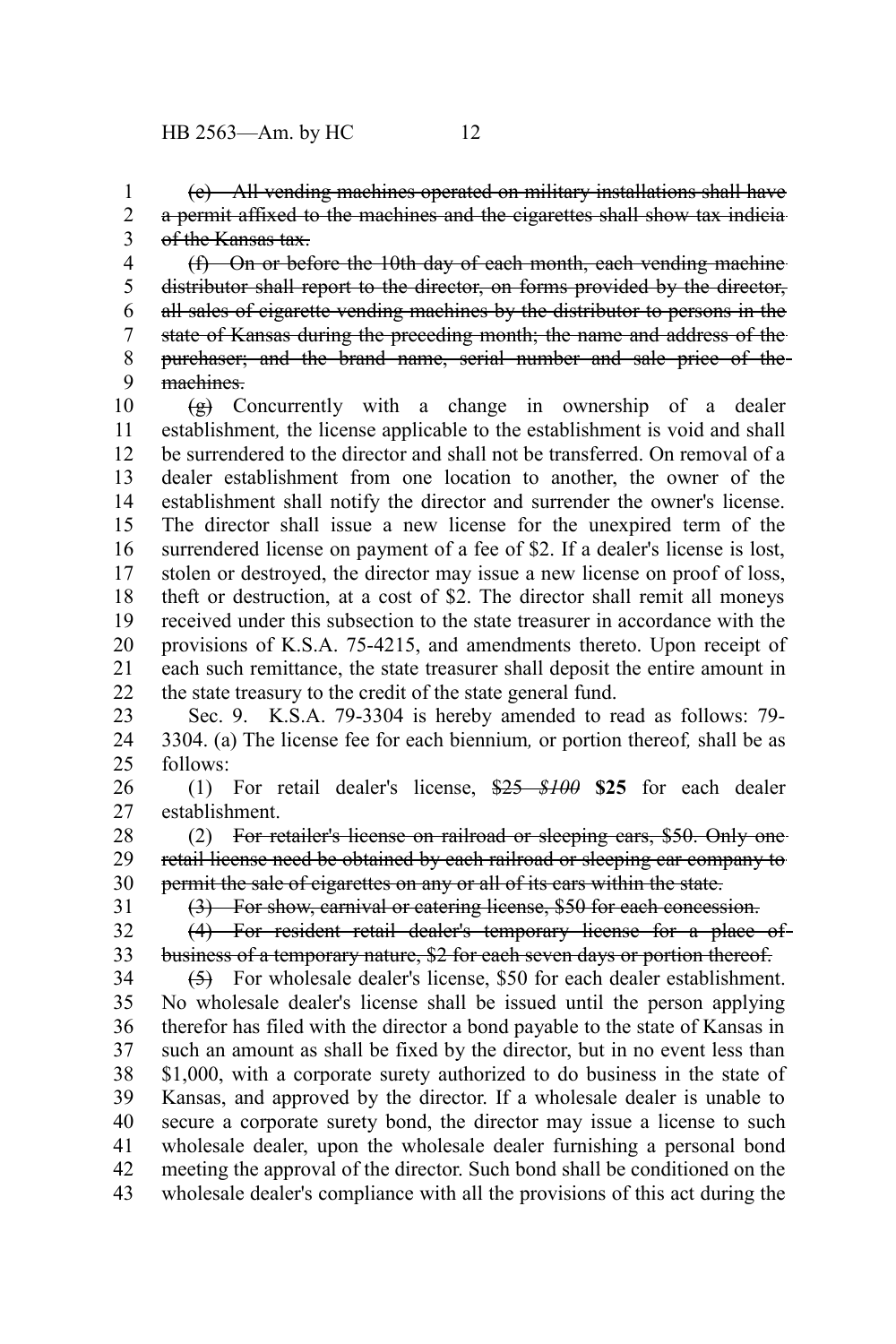license period. 1

(6) For vending machine distributor's license, \$50.

(7)*(3)* For manufacturer's salesperson license, \$20 for each salesperson. The manufacturer's salesperson shall, with respect to each sale made to a retail dealer, make and deliver to the retail dealer a true invoice wherein such salesperson shall insert the name of the wholesale dealer from whom such salesperson secured such cigarettes, together with such salesperson's own name and the name of the retail dealer purchasing the cigarettes. 3 4 5 6 7 8 9

10 11

35

2

(8) For vending machine operator's license, no fee.

(9) For vending machine permit, \$25 for each permit.

(b) An application for any license required under the provisions of this act may be refused to:  $(1)$  A person who is not of good character and reputation in the community in which such person resides; or (2) a person who has been convicted of a felony or of any crime involving moralturpitude or of the violation of any law of any state or the United States pertaining to cigarettes or tobacco products and who has not completed the sentence, parole, probation or assignment to a community correctionalservices program imposed for any such conviction within two years immediately preceding the date of making application for any of suchlicenses. 12 13 14 15 16 17 18 19 20 21

 $(e)$  The director may refuse to issue or renew a license to any person who:  $22$ 23

(1) *Is not of good character and reputation in the community in which such person resides;* 24 25

*(2) has been convicted of a felony or of any crime involving moral turpitude or of the violation of any law of any state or the United States pertaining to cigarettes or tobacco* **regulated** *products and who has not completed the sentence, parole, probation or assignment to a community correctional services program imposed for any such conviction within two years immediately preceding the date of making application for any of such licenses;* 26 27 28 29 30 31 32

*(3)* has been convicted on or after January 1, 2013, of a felony under the laws of this state or any other state or the United States; 33 34

 $\left(\frac{2}{2}\right)$  is not current in the payment of any tax or fine under this act;

(3)*(5)* has had a cigarette license revoked in this state or any other state; 36 37

 $(4)(6)$  is not at least  $\frac{18}{21}$  years of age; 38

(5)*(7)* intends to carry on the business as an agent of another; 39

 $(6)$ *(8)* at the time of application for renewal of any license issued under this act, would not be eligible for the license upon first application; 40 41

(7)*(9)* does not own the premises for which a license is sought, or does not, at the time of the application, have a written lease; 42 43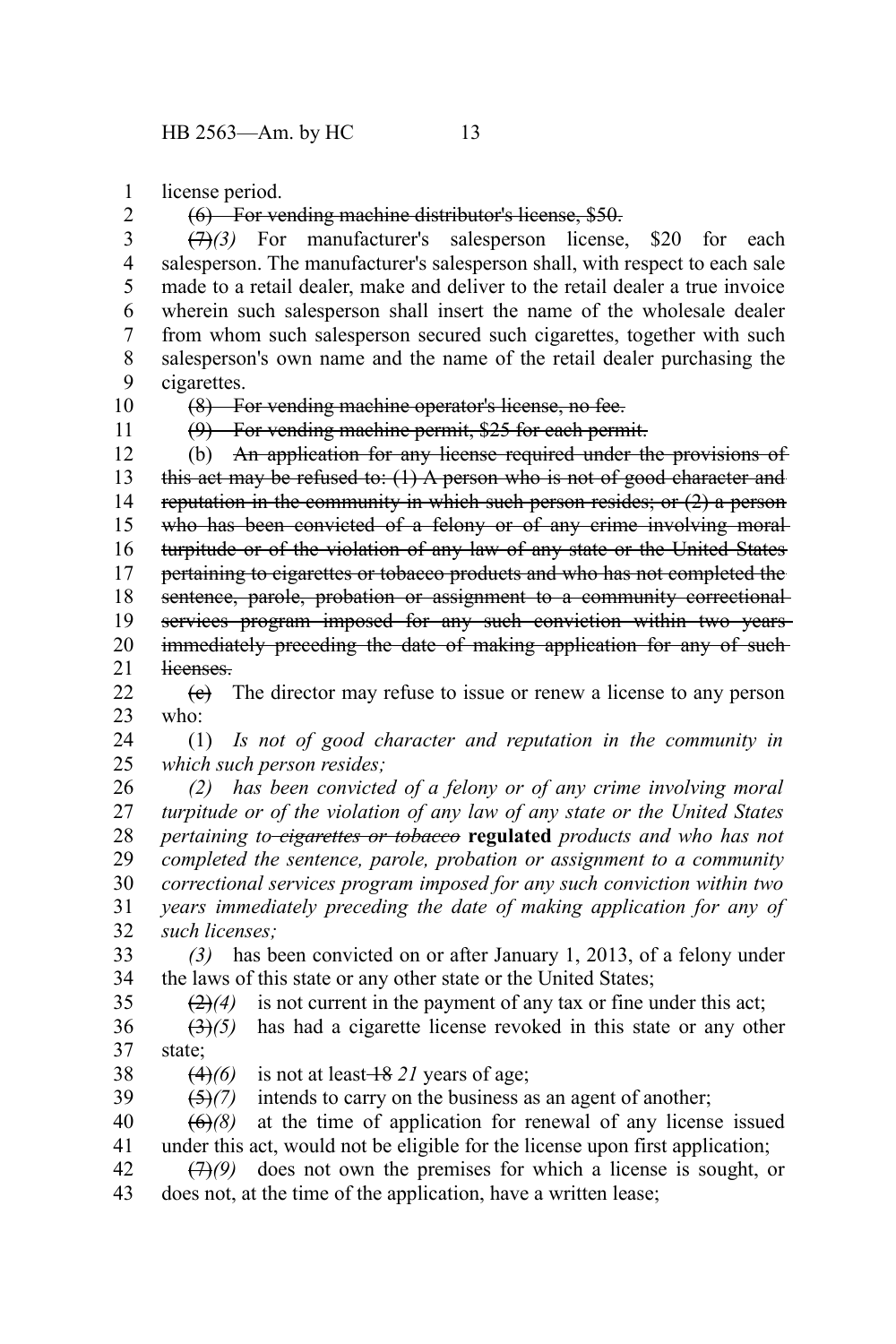(8)*(10)* has been convicted of a crime involving any tax under this act; 1 2

 $(\theta)$ (11) is a corporation in which any officer, manager or director thereof, or any stockholder owning in the aggregate more than 5% of the common or preferred stock of such corporation, has been an officer, manager or director or stockholder owning in the aggregate more than 5% of the common or preferred stock, of a corporation that: 3 4 5 6 7

8

(A) Has had a license revoked under this act; or

(B) has been convicted of a crime involving any tax under this act; or  $(10)(12)$  is a limited liability company in which any officer, manager or director thereof, or any member owning in the aggregate more than 5% of the limited liability company, has been an officer, manager or director or stockholder owning in the aggregate more than 5% of the common or preferred stock, of a corporation that: 9 10 11 12 13 14

15

(A) Has had a license revoked under this act; or

16

(B) has been convicted of a crime involving any tax under this act.

Sec. 10. K.S.A. 79-3309 is hereby amended to read as follows: 79- 3309. (a) Whenever the director has reason to believe that any person licensed under this act has violated any of the provisions of this act, in any of the following ways, the director shall notify the person by certified mail of the director's intention to suspend or revoke the person's license or licenses, if the person: 17 18 19 20 21 22

(1) *Is not of good character and reputation in the community in which such person resides;* 23 24

*(2) has been convicted of a felony or of any crime involving moral turpitude or of the violation of any law of any state or the United States pertaining to cigarettes or tobacco* **regulated** *products and who has not completed the sentence, parole, probation or assignment to a community correctional services program imposed for any such conviction within two years immediately preceding the date of making application for any of such licenses;* 25 26 27 28 29 30 31

*(3)* has been convicted on or after January 1, 2013, of a felony under the laws of this state or any other state or the United States; 32 33 34

 $\left(\frac{2}{4}\right)$  is not current in the payment of any tax or fine under this act;

(3)*(5)* has had a cigarette license revoked in this state or any other state; 35 36

37

 $(4)(6)$  is not at least  $\frac{18}{21}$  years of age;

(5)*(7)* intends to carry on the business as an agent of another; 38

 $\left(\frac{\Theta}{\Theta}\right)$  at the time of application for renewal of any license issued under this act, would not be eligible for the license upon first application; 39 40

(7)*(9)* does not own the premises for which a license is sought, or does not, at the time of the application, have a written lease; 41 42

(8)*(10)* has been convicted of a crime involving any tax under this 43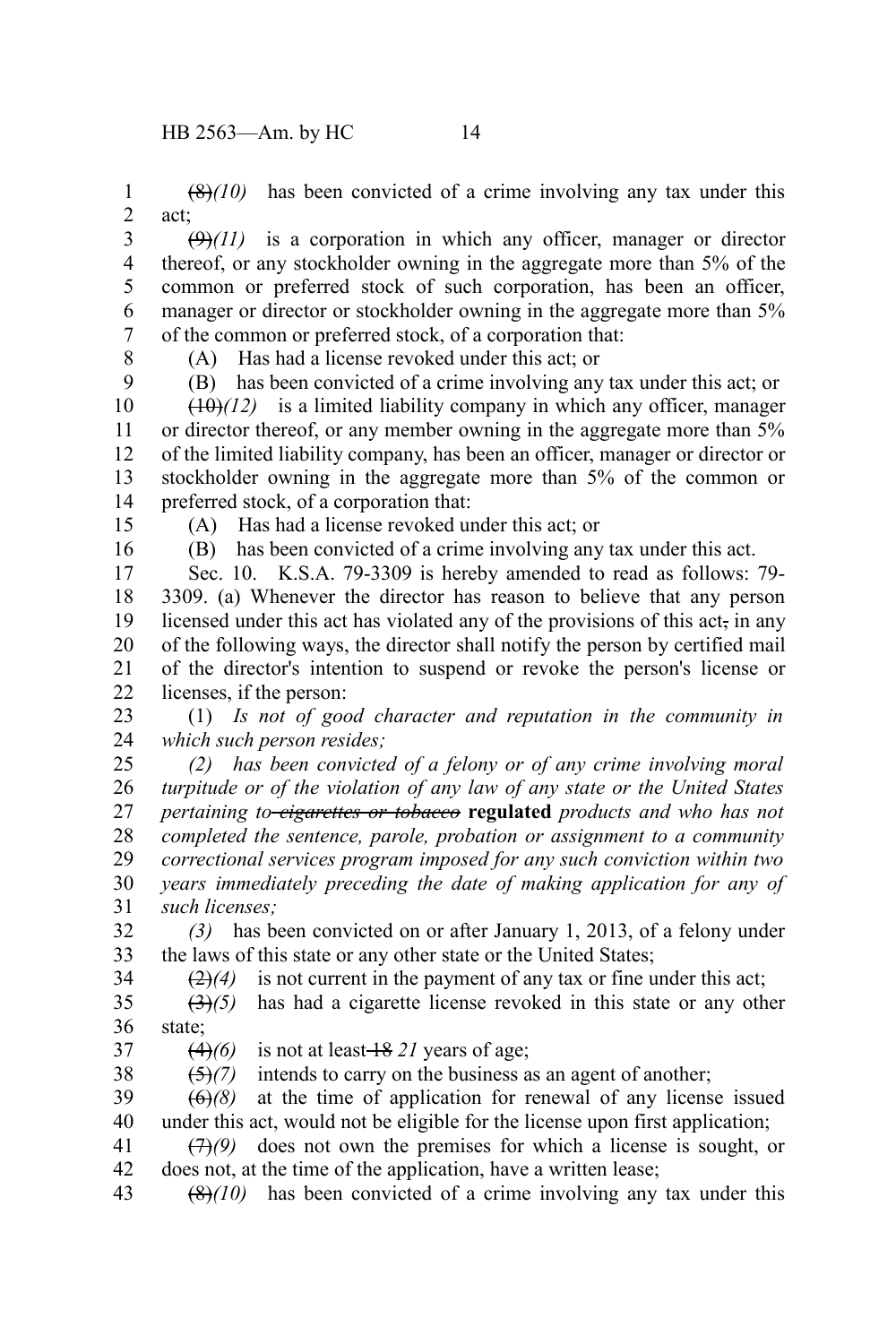act; 1

 $(\Theta)(11)$  in the case of a corporation, any officer, manager or director thereof, or any stockholder owning in the aggregate more than 5% of the common or preferred stock of such corporation, has been an officer, manager or director or stockholder owning in the aggregate more than 5% of the common or preferred stock, of a corporation that: 2 3 4 5 6

7 8 (A) Has had a license revoked under this act; or

(B) has been convicted of a crime involving any tax under this act; or

 $(10)(12)$  in the case of a limited liability company, any officer, manager or director thereof, or any member owning in the aggregate more than 5% of the limited liability company, has been an officer, manager or director or stockholder owning in the aggregate more than 5% of the common or preferred stock, of a corporation that: 9 10 11 12 13

14

(A) Has had a license revoked under this act; or

15

(B) has been convicted of a crime involving any tax under this act.

(b) Within 30 days after the mailing of the notice, the person may request a hearing in writing before the director. The hearing shall be conducted in accordance with the provisions of the Kansas administrative procedure act. If, after such hearing, it appears to the satisfaction of the director that the person has violated any of the provisions of this act, the director is hereby authorized and empowered to suspend or revoke the person's license or licenses and may in addition deny the application of the person for a license or licenses for a portion of the succeeding calendar year for such period as the director determines is necessary, but in no case for a period ending more than one year following the date upon which the license or licenses were suspended or revoked. The suspension or revocation of a vending machine operator's master license shall suspend or revoke all vending machine permits issued to the vending machine operator for the term of the license suspension or revocation. 16 17 18 19 20 21 22 23 24 25 26 27 28 29

(c) If a person continues to engage in activities requiring a license under this act after having notice or knowledge of the suspension or revocation of the person's license or licenses or after becoming more than 10 days delinquent in filing a bond payable to the state of Kansas as required by the director, payment of any fine, tax, penalty or interest imposed pursuant to this act, the state shall be entitled, in any proceedings brought for such purposes, to have an order and judgment restraining and enjoining such unlawful sale and no bond shall be required for the issuance of any such restraining order or injunction. 30 31 32 33 34 35 36 37 38

Sec. 11. K.S.A. 79-3316 is hereby amended to read as follows: 79- 3316. (a) All purchases of cigarettes by any dealer shall be evidenced by an invoice, a duplicate of which shall be furnished to the party receiving the cigarettes from any dealer. 39 40 41 42

(b) Purchases of cigarettes by wholesale dealers shall be made from 43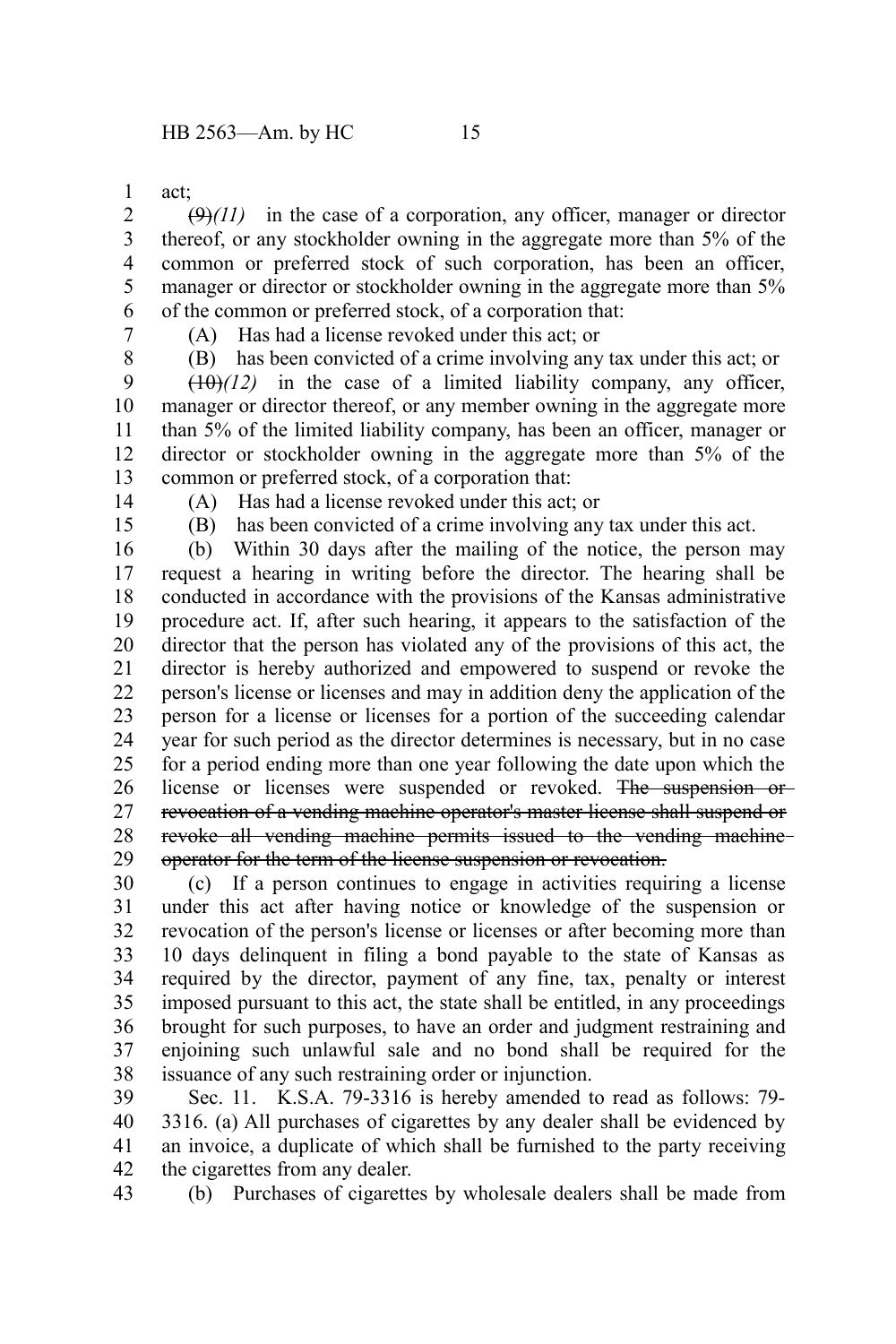the manufacturers of cigarettes or from other Kansas licensed wholesale dealers. Purchases of cigarettes by retail dealers-or vending machineoperators shall be from wholesale dealers. 1 2 3

(c) All invoices issued by wholesale dealers shall be in duplicate and a copy must accompany the consigned cigarettes. Cigarettes sold by a wholesale dealer to any other dealer shall be evidenced by invoices bearing the vendee's name and license number. A wholesale dealer selling cigarettes to a manufacturer's salesperson shall at the time of delivery of same make a true duplicate invoice, inserting therein the name of the salesman together with the name of such salesperson's employer, except that for an outlet, or fuel outlet or fuel center owned by the same entity, separate invoices are not required if cigarettes are sold from the fuel outlet owned by the same entity. 4 5 6 7 8 9 10 11 12 13

(d) All records pertaining to sales of cigarettes by dealers in the state of Kansas shall be preserved for a period of three years and shall be available for inspection by the director or the director's designee at the dealer's place of business or, if the dealer has more than one place of business in the state, at a central location of the dealer. 14 15 16 17 18

(e) Every wholesale dealer shall report to the director on or before the  $10<sup>th</sup>$  day of each month, stating the amount of cigarettes sold during the preceding month and the amount of all cigarettes returned to the manufacturer. Any wholesale dealer who refuses any shipment or part of a shipment of unstamped cigarettes or has a shortage in the shipment of cigarettes consigned to such dealer shall in the monthly report next following the refusal or shortage report to the director the number of packages or cartons of cigarettes refused or short and the name of the carrier from whom the cigarettes were refused or shortage occurred. Such report shall be filed electronically in the manner prescribed by the director. 19 20 21 22 23 24 25 26 27 28

(f) Exemption from payment of cigarette tax on sale of cigarettes made outside the state by any wholesale dealer shall be filed on forms provided by the director. 29 30 31

Sec. 12. K.S.A. 79-3321 is hereby amended to read as follows: 79- 3321. It shall be unlawful for any person: 32 33

(a) Except as otherwise specifically provided by this act, to possess, sell, transport, import, distribute, wholesale or manufacture more than 1,000 cigarettes without the required tax indicia being affixed as herein provided. 34 35 36 37

(b) To mutilate or attach to any individual package of cigarettes any stamp that has in any manner been mutilated or that has been heretofore attached to a different individual package of cigarettes or to have in possession any stamps so mutilated. 38 39 40 41

(c) To prevent the director or any officer or agent authorized by law, to make *from making* a full inspection for the purpose *purposes* of this act, 42 43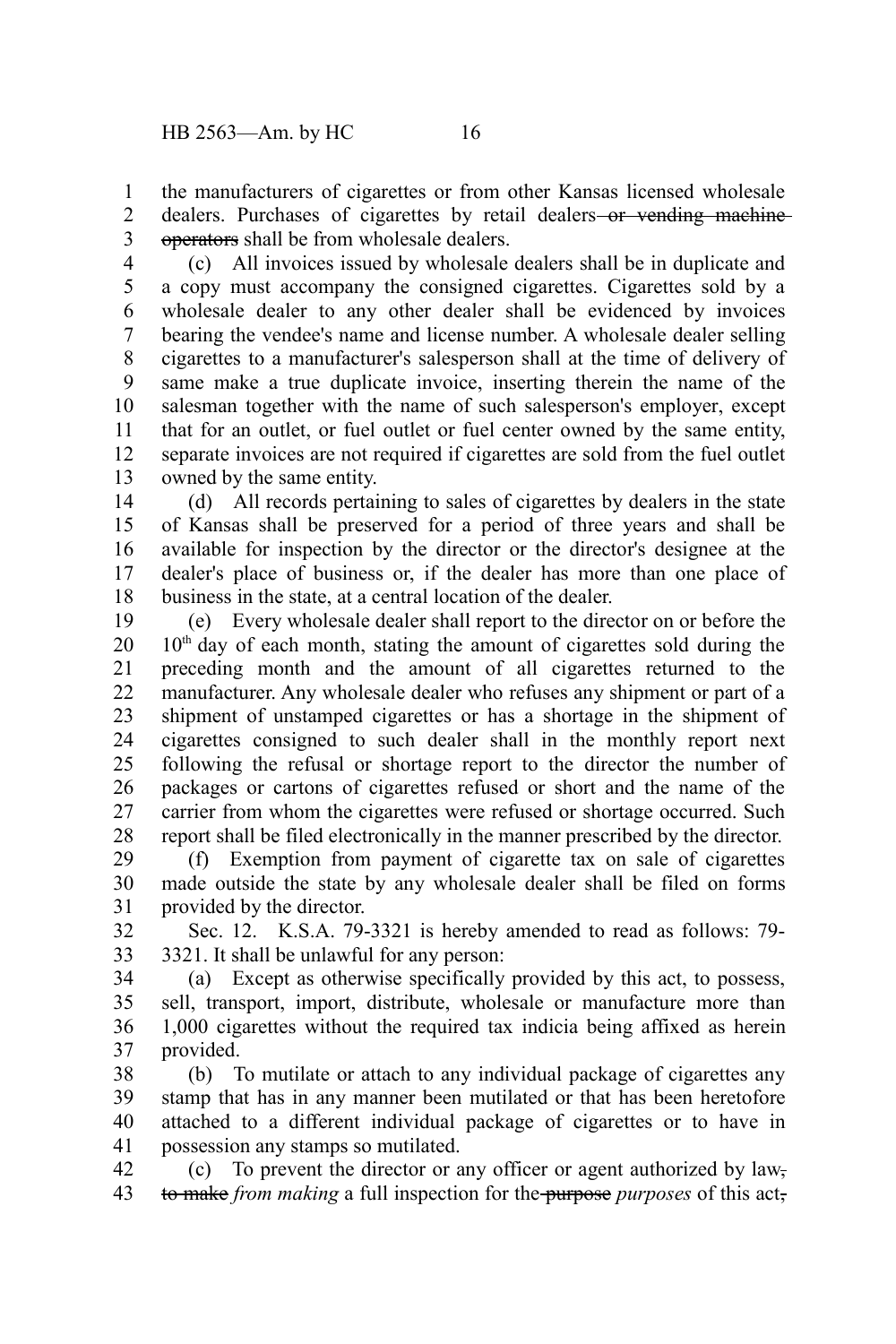of any place of business and all premises connected thereto where cigarettes are or may be manufactured, sold, distributed, or given away. 1 2

(d) To use any artful device or deceptive practice to conceal any violation of this act or to mislead the director or officer or agent authorized by law in the enforcement of this act. 3 4 5

(e) Who is a dealer to fail to produce on demand of the director or any officer or agent authorized by law any records or invoices required to be kept by such person. 6 7 8

(f) Knowingly to make, use, or present to the director or agent thereof any falsified invoice or falsely state the nature or quantity of the goods invoiced. 9 10 11

(g) Who is a dealer to fail or refuse to keep and preserve for the time and in the manner required by this act all the records required by this act to be kept and preserved. 12 13 14

(h) To wholesale cigarettes to any person, other than a manufacturer's salesperson, retail dealer or wholesaler who is: 15 16

(1) Duly licensed by the state where such manufacturer's salesperson, retail dealer or wholesaler is located; or 17 18

(2) exempt from state licensing under applicable state or federal laws or court decisions including any such person operating as a retail dealer upon land allotted to or held in trust for an Indian tribe recognized by the United States bureau of Indian affairs. 19 20 21  $22$ 

(i) To have in possession any evidence of tax indicia provided for herein not purchased from the director. 23 24

(j) To fail or refuse to permit the director or any officer or agent authorized by law to inspect a carrier transporting cigarettes. 25 26

(k) To vend small cigars, or any products so wrapped as to be confused with cigarettes, from a machine vending cigarettes, nor shall a vending machine be so built to vend cigars or products that may be confused with cigarettes, be attached to a cigarette vending machine. 27 28 29 30

(l) To sell, furnish or distribute cigarettes, electronic cigarettes*, consumable material* or tobacco **any regulated** products to any person under 18 *21* years of age*, or to buy cigarettes, electronic cigarettes, consumable material or tobacco* **any regulated** *products for any person under 21 years of age*. 31 32 33 34 35

(m) Who is under 18 years of age to purchase or attempt to purchase cigarettes, electronic cigarettes or tobacco products. 36 37

(n) Who is under 18 years of age to possess or attempt to possess cigarettes, electronic cigarettes or tobacco products. 38 39

 $\left(\frac{\Theta}{l}\right)$  To sell cigarettes to a retailer or at retail that do not bear Kansas tax indicia or upon which the Kansas cigarette tax has not been paid. 40 41

(p)*(m)* To sell cigarettes*, electronic cigarettes, consumable material or tobacco* **regulated** *products* without having a license for such sale as 42 43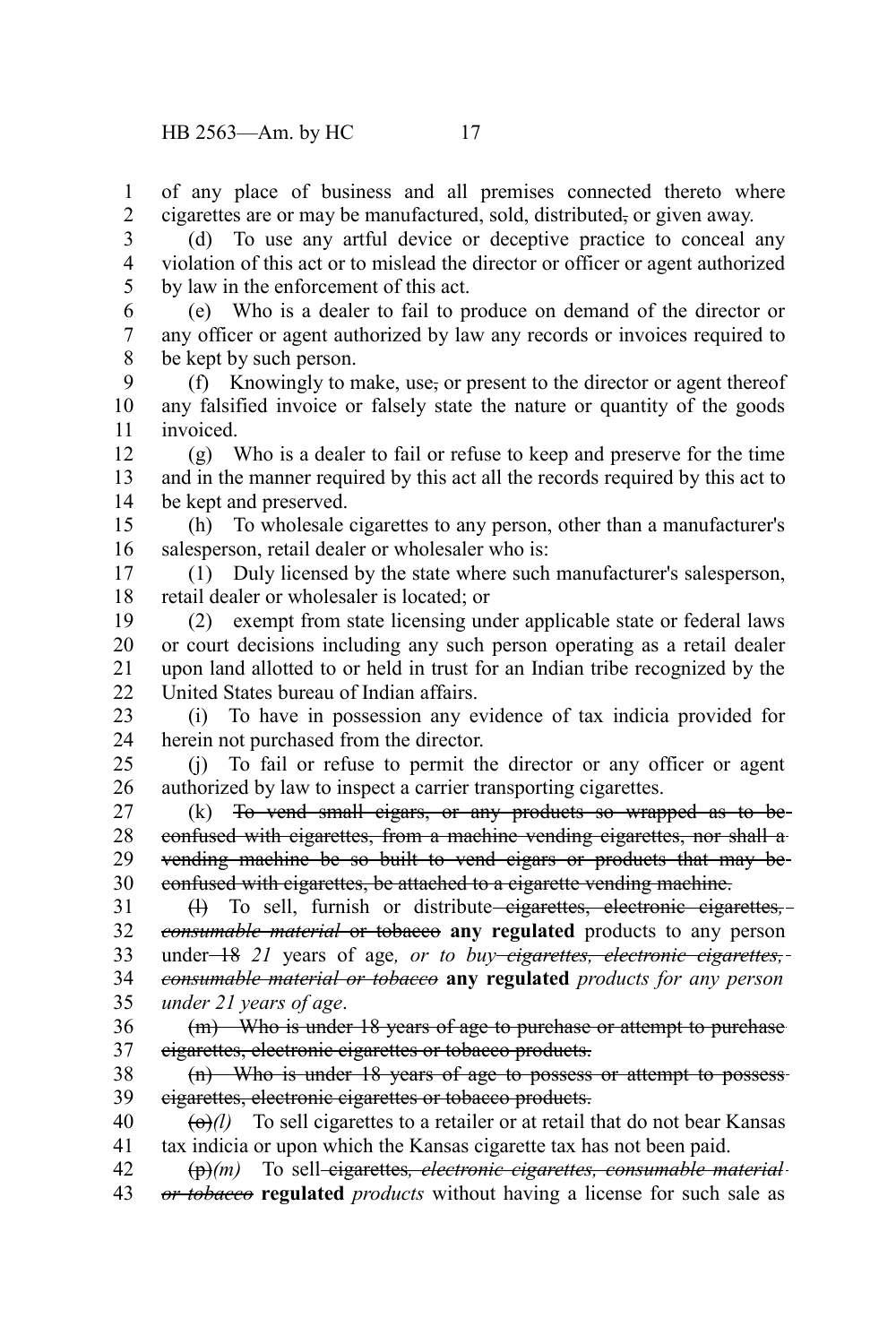provided herein. 1

41

(q) To sell a vending machine without having a vending machine distributor's license. 2 3

 $(r)$  Who is a retail dealer to fail to post and maintain in a conspicuous place in the dealer's establishment the following notice: "By law, cigarettes, electronic cigarettes*, consumable material***, alternative nicotine products** and tobacco products may be sold only to persons  $+8$ *21* years of age and older." *All notices shall be posted in a manner conspicuous to both employees and consumers, unobstructed from view in their entirety, and within six feet of each register where cigarettes, electronic cigarettes, consumable material or tobacco* **regulated** *products are available for purchase. The notice shall be at least 8<sup>1</sup> /2" by 11" and the words on the notice shall be legibly printed.* 4 5 6 7 8 9 10 11 12 13

 $(\frac{\epsilon}{\epsilon})$  (o) To distribute samples within 500 feet of any school when such facility is being used primarily by persons under 18 *21* years of age unless the sampling is: 14 15 16

(1) In an area to which persons under 18 *21* years of age are denied access; 17 18

(2) in or at a retail location where cigarettes*, electronic cigarettes, consumable material* and tobacco **regulated** products are the primary commodity offered for sale at retail; or 19 20 21

(3) at or adjacent to an outdoor production, repair or construction site or facility. 22 23

(t)*(p)* To sell cigarettes, electronic cigarettes*, consumable material* or tobacco **regulated** products by means of a vending machine, including vending machines that sell packaged, single cigarettes, in any establishment, or portion of an establishment<del>, which is open to minors,</del> except that this subsection shall not apply to: 24 25 26 27 28

(1) The installation and use by the proprietor of the establishment, or by the proprietor's agents or employees, of vending machines behind a counter, or in some place in such establishment, or portion thereof, to which minors are prohibited by law from having access; or 29 30 31 32

(2) the installation and use of a vending machine in a commercial building or industrial plant, or portions thereof, where the public is notcustomarily admitted and where machines are intended for the sole use of adult employees employed in the building or plant. 33 34 35 36

(u)*(q)* To sell cigarettes, electronic cigarettes*, consumable material* or tobacco **regulated** products by means of a self-service display in any establishment, except that the provisions of this subsection shall not apply to: 37 38 39 40

 $(1)$  A vending machine that is permitted under subsection  $(t)$ ;

(2) a self-service display that is located in a tobacco specialty store;  $\theta$ 42 43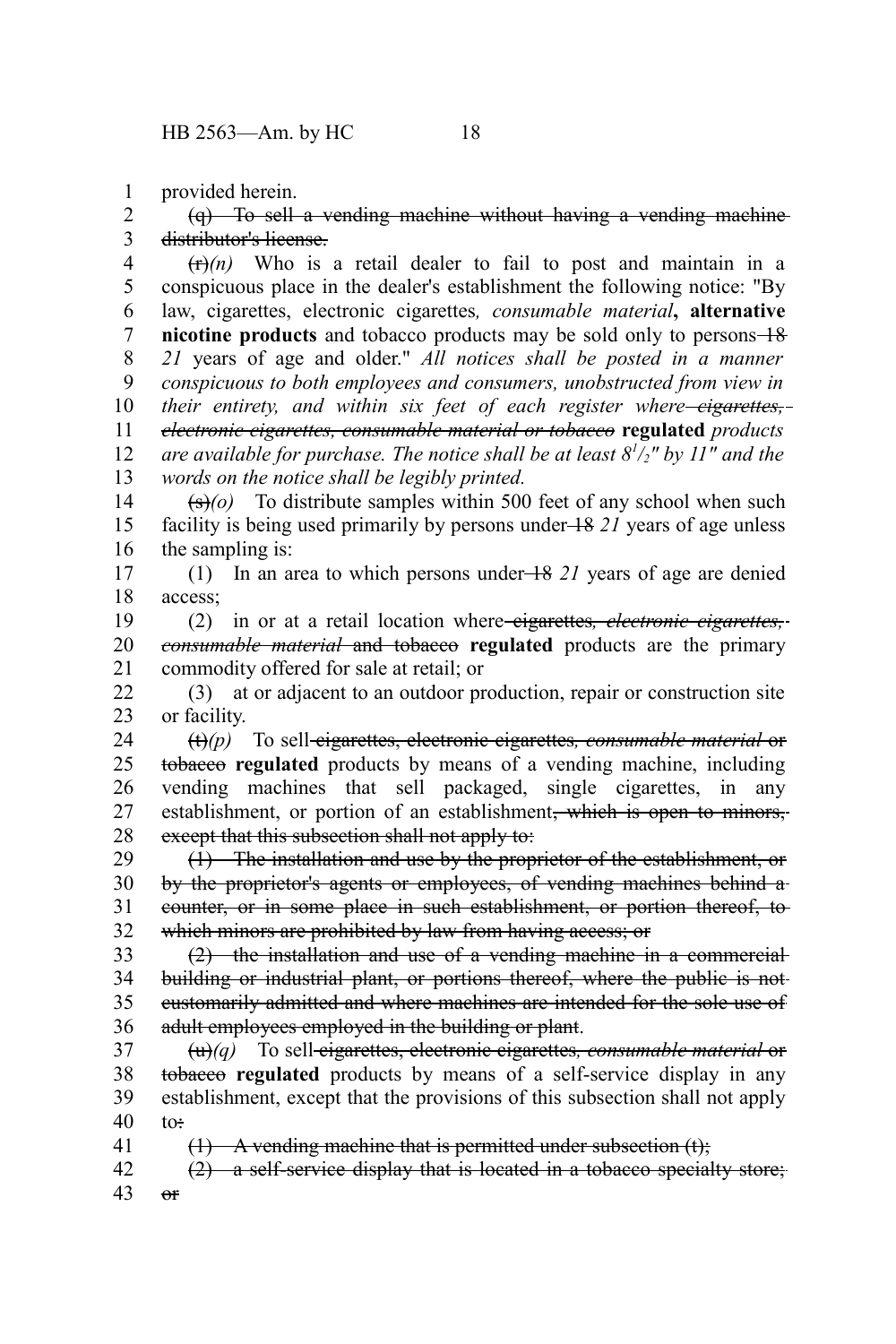(3) a self-service display located in a facility where the retailer ensures that no person younger than 18 years of age is present or permitted to enter at any time *any indoor enclosed area where the retailer ensures that no person under 21 years of age is present or permitted to enter at any time*. 1 2 3 4 5

 $(\forall r)(r)$  To sell or distribute in this state; to acquire, hold, own, possess or transport for sale or distribution in this state; or to import or cause to be imported, into this state for sale or distribution in this state: 6 7 8

(1) Any cigarettes the package of which: (A) Bears any statement, label, stamp, sticker or notice indicating that the manufacturer did not intend the cigarettes to be sold, distributed or used in the United States, including but not limited to, labels stating "For Export Only," "U.S. Tax-Exempt," "For Use Outside U.S." or similar wording; or (B) does not comply with: (i) All requirements imposed by or pursuant to federal law regarding warnings and other information on packages of cigarettes manufactured, packaged or imported for sale, distribution or use in the United States, including but not limited to the precise warning labels specified in the federal cigarette labeling and advertising act, 15 U.S.C. § 1333; and (ii) all federal trademark and copyright laws; 9 10 11 12 13 14 15 16 17 18 19

(2) any cigarettes imported into the United States in violation of 26 U.S.C. § 5754 or any other federal law, or federal regulations implementing such laws; 20 21 22

(3) any cigarettes that such person otherwise knows or has reason to know the manufacturer did not intend to be sold, distributed or used in the United States; or 23 24 25

(4) any cigarettes for which there has not been submitted to the secretary of the U.S. United States department of health and human services the list or lists of the ingredients added to tobacco in the manufacture of such cigarettes required by the federal cigarette labeling and advertising act, 15 U.S.C. § 1335a. 26 27 28 29 30

(w)*(s)* To alter the package of any cigarettes*, electronic cigarettes or consumable material* **regulated products**, prior to sale or distribution to the ultimate consumer, so as to remove, conceal or obscure: 31 32 33

(1) Any statement, label, stamp, sticker or notice described in subsection  $(v)$  (*r*); or 34 35

(2) any health warning that is not specified in, or does not conform with, the requirements of, the federal cigarette labeling and advertising act, 15 U.S.C. § 1333. 36 37 38

 $(\frac{x}{x})(t)$  To affix any stamp required pursuant to K.S.A. 79-3311, and amendments thereto, to the package of any cigarettes described in subsection  $(v)$  *(r)* or altered in violation of subsection  $(w)$  *(s)*. 39 40 41

 $(\forall x)(u)$  To possess, sell, transport, import, distribute, wholesale or manufacture cigarettes, smokeless tobacco or roll-your-own tobacco in 42 43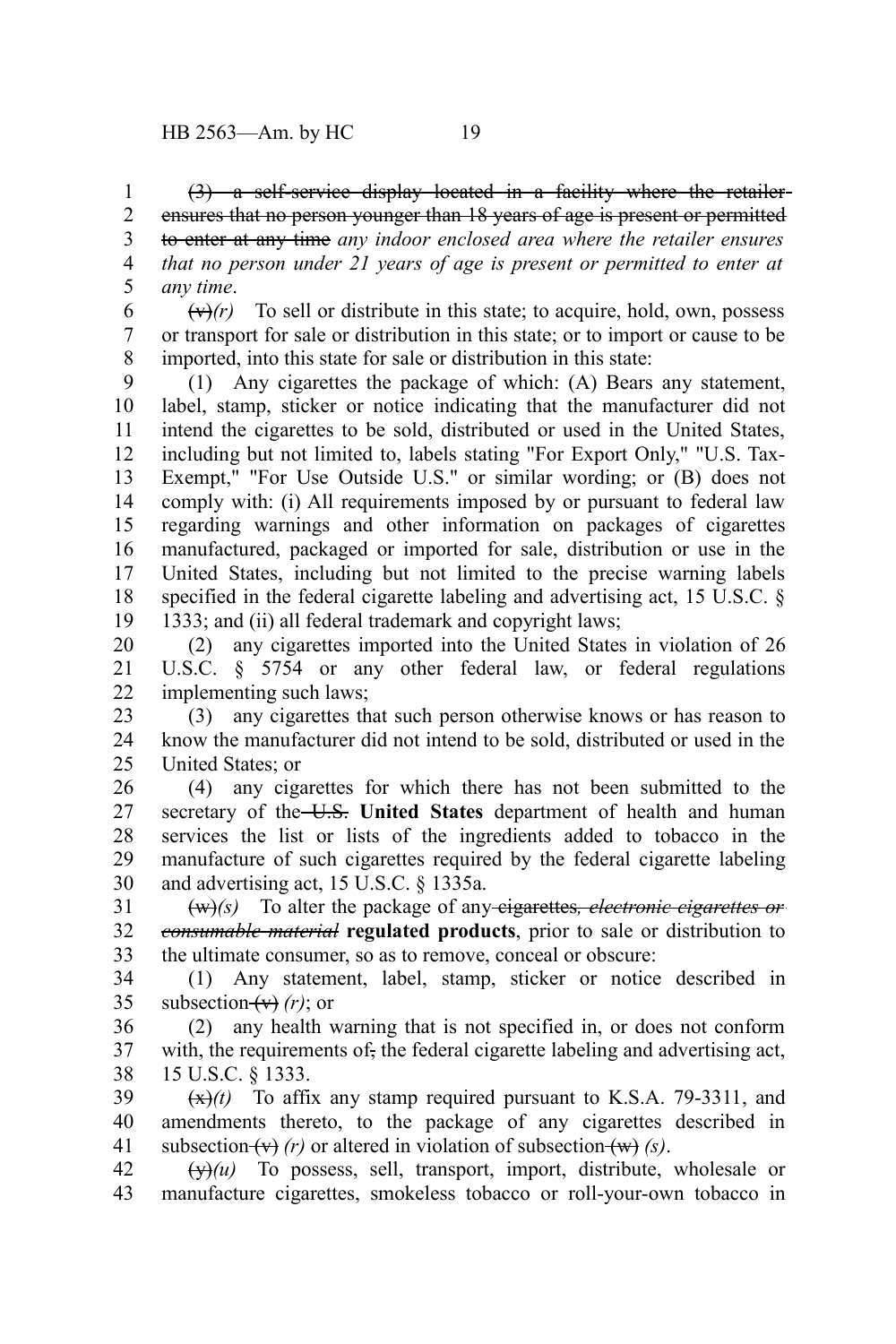violation of K.S.A. 50-6a01 et seq., and amendments thereto. 1

 $\left(\frac{z}{z}\right)$  To sell cigarettes, smokeless tobacco or roll-your-own tobacco in any manner that is not a direct, face-to-face exchange between the retailer and the consumer, except: (1) mail-order sales, which shall not include mail-order redemption coupons and distribution of free samples through the mail;  $(2)$  vending machines as provided in subsection  $(t)$ ; and (3) self-service displays as provided in subsection (u). 2 3 4 5 6 7

*(w) To sell: (1) Any electronic cigarette that* **has not obtained a tobacco product clearance order from the United States food and drug administration pursuant to 21 U.S.C. § 387j** *contains flavored consumable material, except* **tobacco- or** *menthol-flavored consumable material; or (2) any flavored consumable material* **that has not obtained a tobacco product clearance order from the United States food and drug administration pursuant to 21 U.S.C. § 387j***, except* **tobacco- or** *menthol-flavored consumable material.* 8 9 10 11 12 13 14 15

Sec. 13. K.S.A. 79-3322 is hereby amended to read as follows: 79- 3322. (a) (1) Except as otherwise provided in this act, a violation of K.S.A. 79-3321(a), (c), (d), (f), (h), (i), (j),  $\overline{(v)}$ ,  $\overline{(w)}$ ,  $\overline{(x)}$  or  $\overline{(y)}$  (r), (s), (t), (u) or *(w)*, and amendments thereto, is a: 16 17 18 19

(A) Class A misdemeanor for a first violation, and the offender shall be fined not less than \$1,000 nor more than \$2,500 upon a first conviction; 20 21

(B) severity level 6, nonperson felony for a second violation, and the offender shall be fined not less than \$50,000 nor more than \$100,000 upon a second conviction; and 22 23 24

(C) severity level 6, nonperson felony for a third and all subsequent violations, and the offender shall be fined \$100,000 upon a third and all subsequent convictions. 25 26 27

(2) It shall be a defense to prosecution under K.S.A. 79-3321(a), and amendments thereto, that a licensee has: (A) Segregated the cigarettes from public view; (B) marked the cigarettes as not for retail sale to consumers; and (C) within 72 hours of receipt, notified the licensee's wholesale dealer, in writing, that the cigarettes do not bear indicia of Kansas tax and that the wholesale dealer shall remove the cigarettes from the licensee's premises. 28 29 30 31 32 33 34

(b) Except as provided in subsections *subsection* (a), *or* (c) or (d), a violation of K.S.A. 79-3321, and amendments thereto, is a class B misdemeanor and upon conviction, an offender shall be fined not less than \$500 nor more than \$1,000 or imprisoned for not more than one year, or both for each separate violation. In addition thereto*,* any person found liable for any license fee or tax imposed under the provisions of this act shall be personally liable for such license fee or tax plus a penalty in an amount equal to 100% thereof. 35 36 37 38 39 40 41 42

(c) (1) It*A violation of K.S.A. 79-3321(k), and amendments thereto,* is 43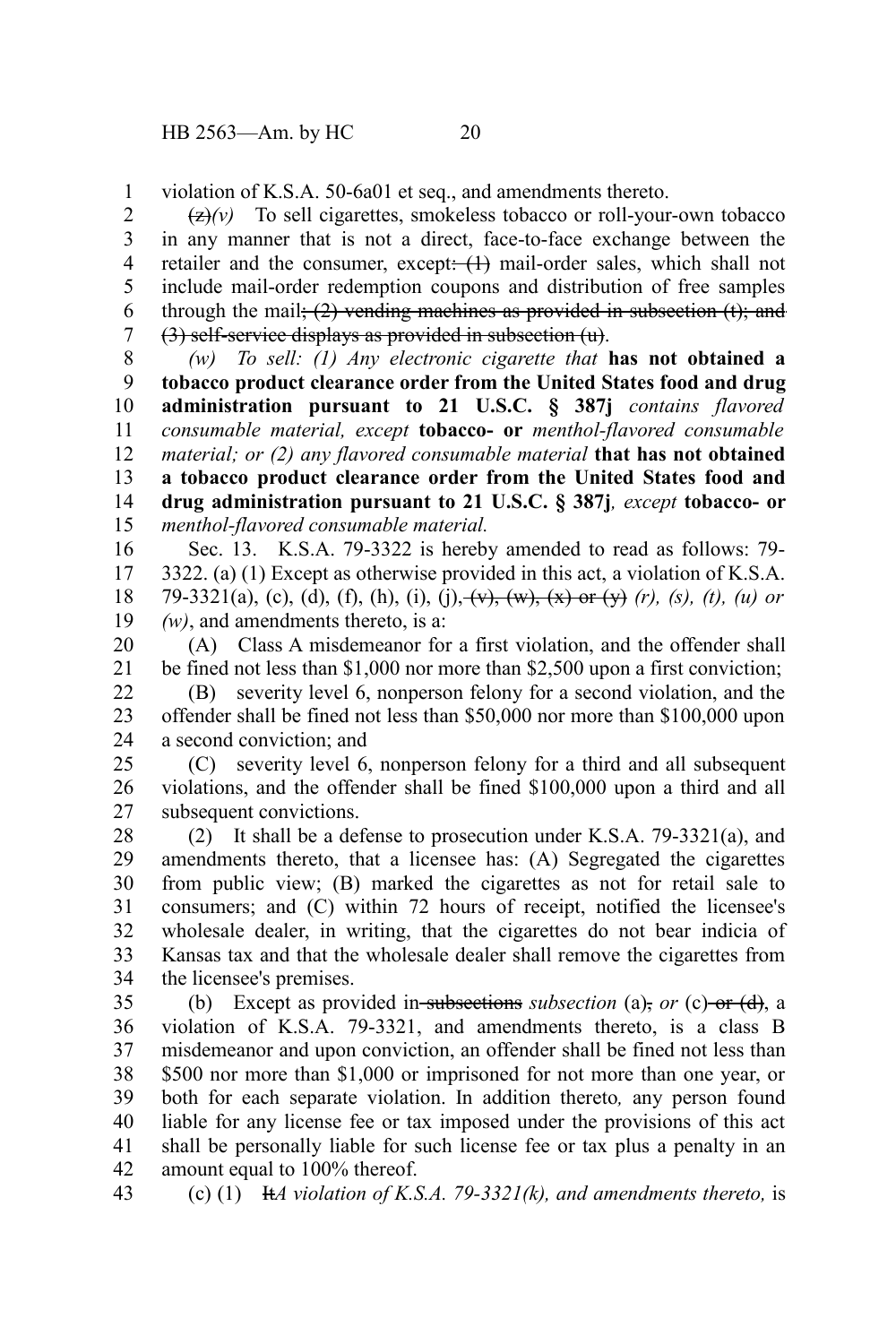a class B person misdemeanor punishable by a minimum fine of \$200 for 1

any person to: (A) Sell, give or furnish any eigarettes or tobacco products 2

to any person under 18 years of age; or (B) buy any cigarettes or tobacco products for any person under 18 years of age*:* 3 4

5

*(A) For a first violation, a minimum fine of \$500;*

*(B) for a second violation within a three-year period, a minimum fine of \$750;* 6 7

*(C) for a third or subsequent violation within a three-year period, a minimum fine of \$1,000*. 9

10

8

(2) It shall be a defense to a prosecution under this subsection if:

(A) The defendant is a licensed retail dealer, or employee thereof, or a person authorized by law to distribute samples; 11 12

(B) the defendant sold, furnished or distributed the *eigarettes*, *electronic cigarettes, consumable material* or tobacco **regulated** products to the person under 18 *21* years of age with reasonable cause to believe the person was of legal age to purchase or receive cigarettes*, electronic cigarettes, consumable material* or tobacco **regulated** products; and 13 14 15 16 17

(C) to purchase or receive the cigarettes*, electronic cigarettes, consumable material* or tobacco regulated products, the person under  $+8$ *21* years of age exhibited to the defendant a driver's license, Kansas nondriver's identification card or other official or apparently official document containing a photograph of the person and purporting to establish that the person was of legal age to purchase or receive eigarettes, *electronic cigarettes, consumable material* or tobacco **regulated** products. 18 19 20 21 22 23 24

25

(3) It shall be a defense to a prosecution under this subsection if:

(A) The defendant engages in the lawful sale, furnishing or distribution of eigarettes, *electronic cigarettes, consumable material* or tobacco **regulated** products by mail; and 26 27 28

(B) the defendant sold, furnished or distributed the cigarettes*, electronic cigarettes, consumable material* or tobacco **regulated** products to the person by mail only after the person had provided to the defendant an unsworn declaration, conforming to K.S.A. 53-601, and amendments thereto, that the person was 18 *21* or more years of age. 29 30 31 32 33

(4) For purposes of this subsection*,* the person who violates this subsection shall be the individual directly selling, furnishing or distributing the cigarettes*, electronic cigarettes, consumable material* or tobacco **regulated** products to any person under 18 *21* years of age*, the person buying cigarettes, electronic cigarettes, consumable material or tobacco* **regulated** *products for any person under 21 years of age* or the retail dealer who has actual knowledge of such *buying,* selling, furnishing or distributing by such individual or both. 34 35 36 37 38 39 40 41

(d) Violation of K.S.A. 79-3321(m) or (n), and amendments thereto, is a cigarette or tobacco infraction for which the fine is \$25. In addition, 42 43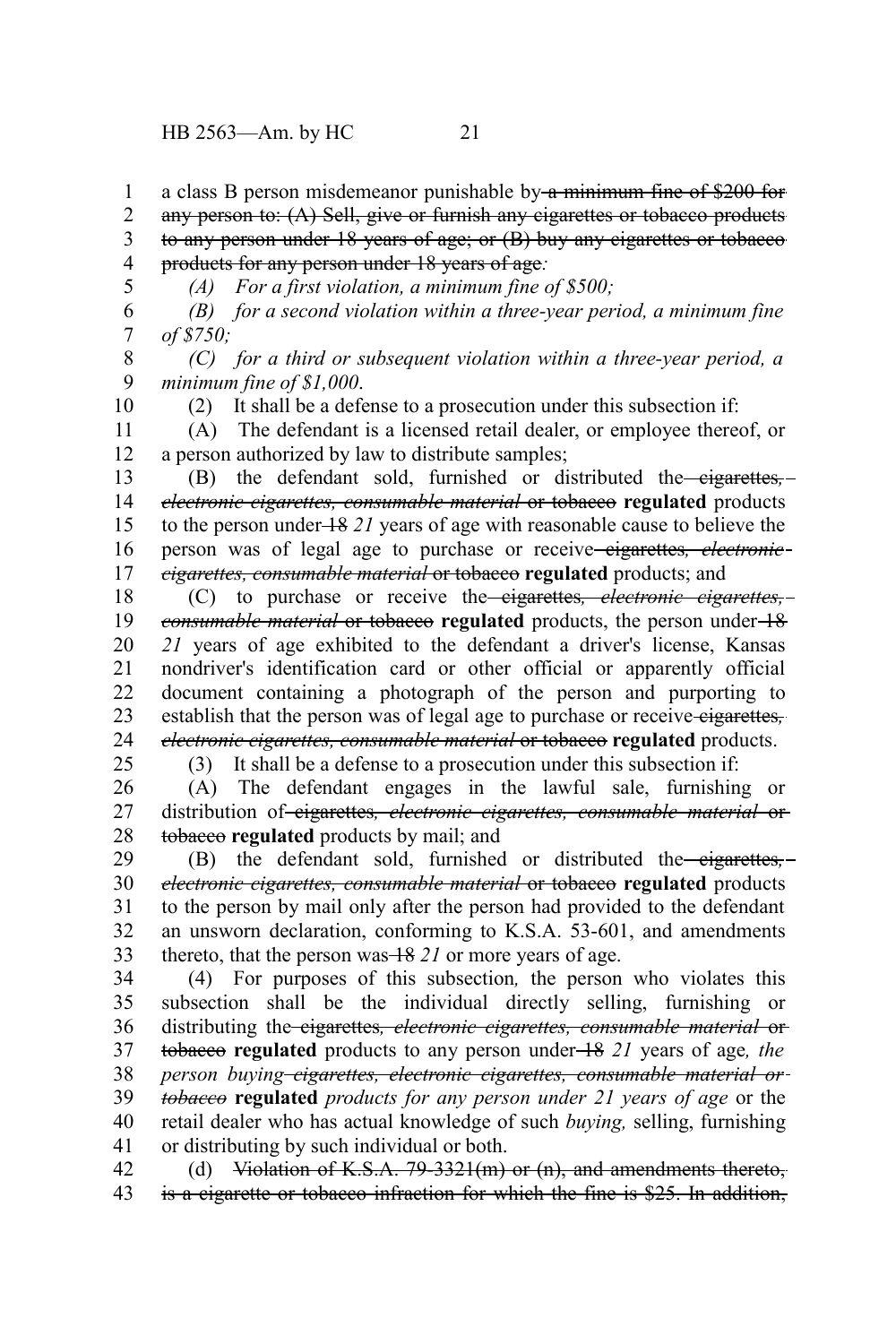## the judge may require the juvenile to appear in court with a parent or legal guardian. 1 2

(e) Any agent, employees or others who aid, abet or otherwise participate in any way in the violation of the Kansas cigarette and tobacco products act or in any of the offenses hereunder punishable shall be guilty and punished as principals to the same extent as any person violating this act. 3 4 5 6 7

(f)*(e)* The secretary of revenue*,* or the secretary's authorized agent*,* may refer such evidence as may be available concerning violations of this act or any rules and regulations or order hereunder to the attorney general or the proper county or district attorney, who may in the prosecutor's discretion, with or without such a reference, institute the appropriate criminal proceedings under this act. Upon receipt of such reference, the attorney general or the county attorney or district attorney may request that a duly employed attorney of the department of revenue prosecute or assist in the prosecution of such violation or violations on behalf of the state. Upon approval of the secretary or the secretary's authorized agent, such employee shall be appointed a special prosecutor for the attorney general or the county attorney or district attorney to serve without compensation from the attorney general or the county attorney or district attorney. Such special prosecutor shall have all the powers and duties prescribed by law for assistant attorneys general or assistant county or district attorneys and such other powers and duties as are lawfully delegated to such special prosecutor by the attorney general or the county attorney or district attorney. If an attorney employed by the secretary or secretary's authorized agent acts as a special prosecutor, the secretary may pay extradition and witness expenses associated with the case. 8 9 10 11 12 13 14 15 16 17 18 19 20 21 22 23 24 25 26 27

*(f) It shall not be a violation of K.S.A. 79-3321, and amendments thereto, to permit any person under the age of 21 years to possess cigarettes, electronic cigarettes, consumable material or tobacco* **regulated** *products if such possession is solely in the course of such person's employment by a retailer.* 28 29 30 31 32

Sec. 14. K.S.A. 79-3323 is hereby amended to read as follows: 79- 3323. (a) Except as provided in subsection (c), the following are declared to be common nuisances and contraband: 33 34 35

(1) All packages of cigarettes, in quantities of 20 packages or more, not bearing indicia of tax payment as required in this act-and all devices for vending cigarettes in which unstamped packages are found; 36 37 38

(2) all packages of cigarettes, in quantities of 20 packages or more, not bearing indicia of tax payment as required by any compact between: 39 40

(A) The governor and the Prairie Band Potawatomi Nation and approved by the legislature; (B) the governor and the Iowa Tribe of Kansas and Nebraska and approved by the legislature; (C) the governor and the 41 42 43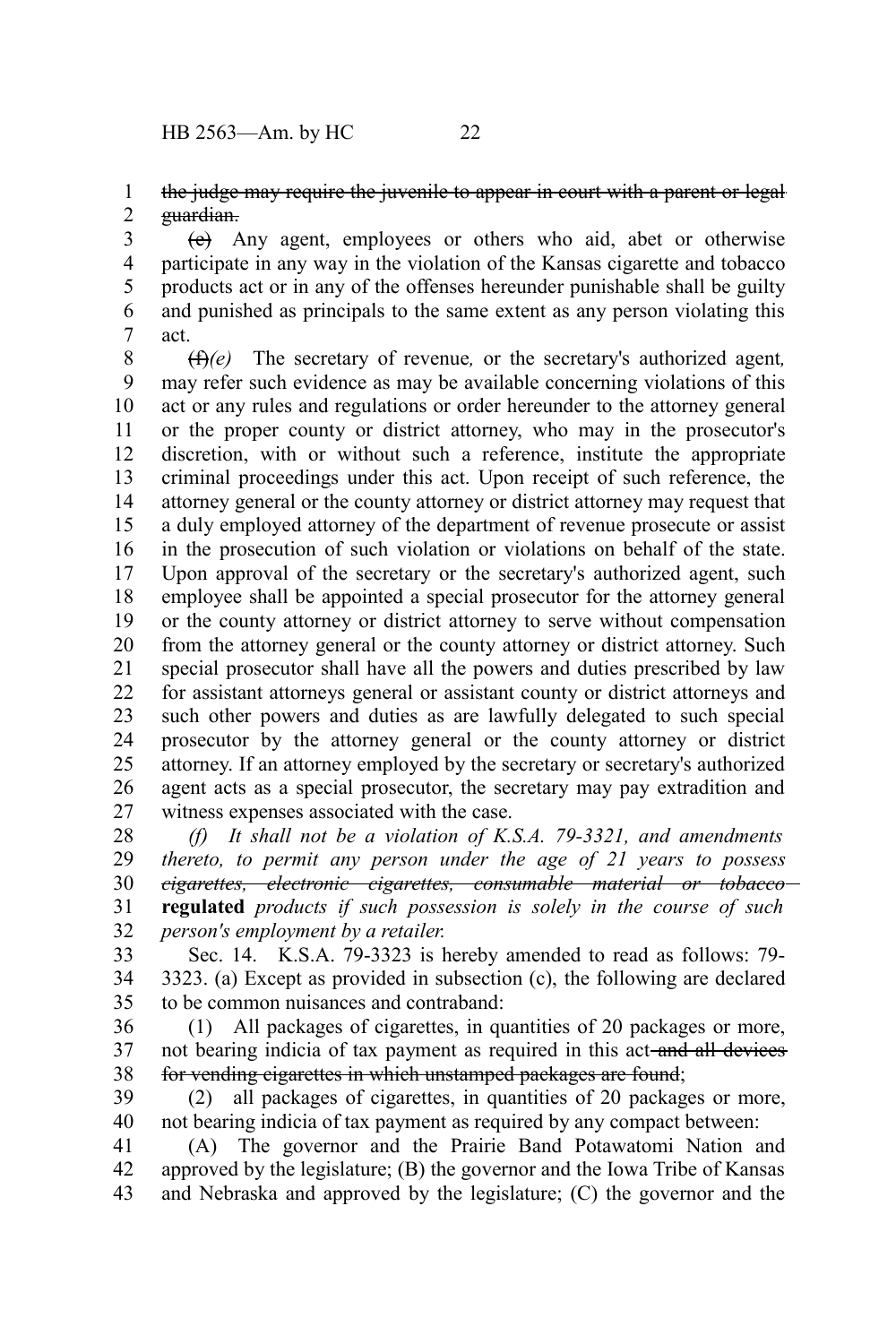12

Kickapoo Tribe in Kansas and approved by the legislature; or (D) the governor and the Sac and Fox Nation of Missouri in Kansas and Nebraska and approved by the legislature; 1 2 3

(3) all cigarettes*, electronic cigarettes, consumable material* or tobacco **regulated** products in the possession of a minor *person under the age of 21*; 4 5 6

(4) cigarettes, smokeless tobacco or roll-your-own tobacco in violation of K.S.A. 50-6a01 et seq., and amendments thereto; and 7 8

(5) all property, including vehicles, used in the sale, transportation, distribution, importation, wholesale or manufacture of unstamped packages of cigarettes*; and* 9 10 11

*(6) all consumable material on which tax has not been paid*.

Cigarettes in vending machines and exposed to view not showing indicia of tax payment required by this act to be visible from the outside of the vending machine shall be presumed to be unstamped. 13 14 15

(b) Any cigarettes*, electronic cigarettes, consumable material, tobacco* **regulated** *products* or property constituting a common nuisance and contraband as provided by this section may be seized by the director or the director's authorized agent or any duly constituted peace officer with or without process or warrant and shall be subject to forfeiture as provided in this act. The party making the seizure shall deliver to the owner of the property and to the person or persons found in possession of the property a receipt stating from whom the property was seized, the place of seizure and a description and the brand of the property seized. A duplicate of the receipt shall be filed in the office of the director and shall be open for public inspection. 16 17 18 19 20 21 22 23 24 25 26

(c) Cigarettes in quantities of 1,000 or less in the possession of a licensee are not declared a common nuisance and contraband if the licensee has: (1) Segregated the cigarettes from public view; (2) marked the cigarettes as not for retail sale to consumers; and (3) within 72 hours of receipt, notified the licensee's wholesale dealer, in writing, that the cigarettes do not bear indicia of Kansas tax and that the wholesale dealer shall remove the cigarettes from the licensee's premises. 27 28 29 30 31 32 33

Sec. 15. K.S.A. 79-3326 is hereby amended to read as follows: 79- 3326. The director of taxation shall administer and enforce the provisions of this act, and to require such reports, make such investigations and take such other action as the director deems necessary or suitable to that end. For the purpose of ascertaining the correctness of any return or making an estimate of the tax due for any taxpayer or person, the director or the director's designee has the power to examine any books, papers, records or memoranda bearing upon the matters required to be included in the return or report. The secretary of revenue shall adopt rules and regulations for the administration of this act. For the purpose of enforcing this act the director 34 35 36 37 38 39 40 41 42 43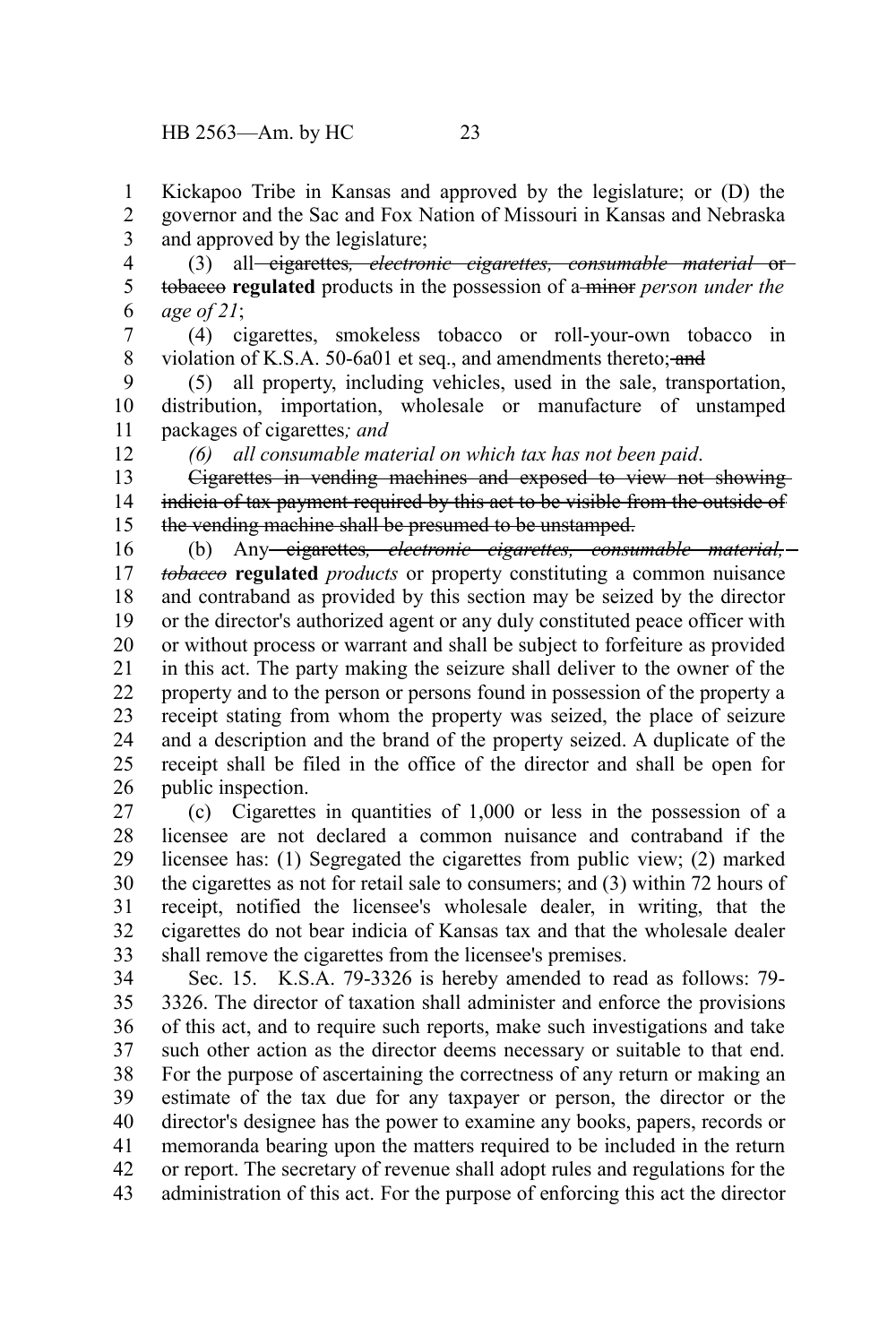may call to the director's aid any law enforcement officer of this state to prosecute all violators of any of the provisions of this act. The police of any city shall have the right to inspect all premises, records and invoices pertaining to the wholesale distribution, retail sale or sampling of cigarettes*, electronic cigarettes, consumable material* or tobacco **regulated** products within the city at all reasonable times. All agents and representatives designated by the director are hereby invested with all the powers of peace and police officers within the state of Kansas in the enforcement of the provisions of this act throughout the state. 1 2 3 4 5 6 7 8 9

Sec. 16. K.S.A. 79-3334 is hereby amended to read as follows: 79- 3334. (a) The Kansas department of revenue shall publish a list of active cigarette and tobacco licensees and shall update such list monthly. 10 11 12

(b) The list of active-eigarette and tobaceo licensees published as provided in subsection (a) shall contain the following information: County name, owner, business name, address, license type and license number. 13 14 15

(c) The provisions of this section shall be *a* part of and supplemental to the Kansas cigarette and tobacco products act. 16 17

Sec. 17. K.S.A. 79-3335 is hereby amended to read as follows: 79- 3335. (a) Counterfeit<del> cigarettes, *electronic* cigarettes, consumable</del> *material and tobacco* **regulated** *products* shall be seized by the director. For purposes of this section, counterfeit<del>-eigarettes includes, *electronic*</del> *cigarettes, consumable material and tobacco* **regulated** *products include* cigarettes*, electronic cigarettes, consumable material and tobacco* **regulated** *products* manufactured, sold, transported, imported, distributed or possessed in this state with intent to deceive consumers and to avoid the provisions of this act, and also<del>-includes</del> include-eigarettes, electronic*cigarettes, consumable material and tobacco* **regulated** *products* that have false manufacturing labels or packages of cigarettes bearing counterfeit tax stamps. It shall be unlawful for any person to sell, transport, import, distribute, possess, wholesale or manufacture counterfeit—eigarettes,*electronic cigarettes, consumable material or tobacco* **regulated** *products*. 18 19 20 21 22 23 24 25 26 27 28 29 30 31

(b) Except as otherwise provided by this act, a violation of the provisions of this section shall be a: 32 33

(1) Class A misdemeanor for a first violation, and the offender shall be fined not less than \$1,000 nor more than \$2,500 upon a first conviction; 34 35

(2) severity level 6, nonperson felony for a second violation, and the offender shall be fined not less than \$50,000 nor more than \$100,000 upon a second conviction; and 36 37 38

(3) severity level 6, nonperson felony for a third and all subsequent violations, and the offender shall be fined \$100,000 upon a third and all subsequent convictions. 39 40 41

(c) The secretary of revenue, or the secretary's authorized agent, may refer such evidence as may be available concerning violations of this act or 42 43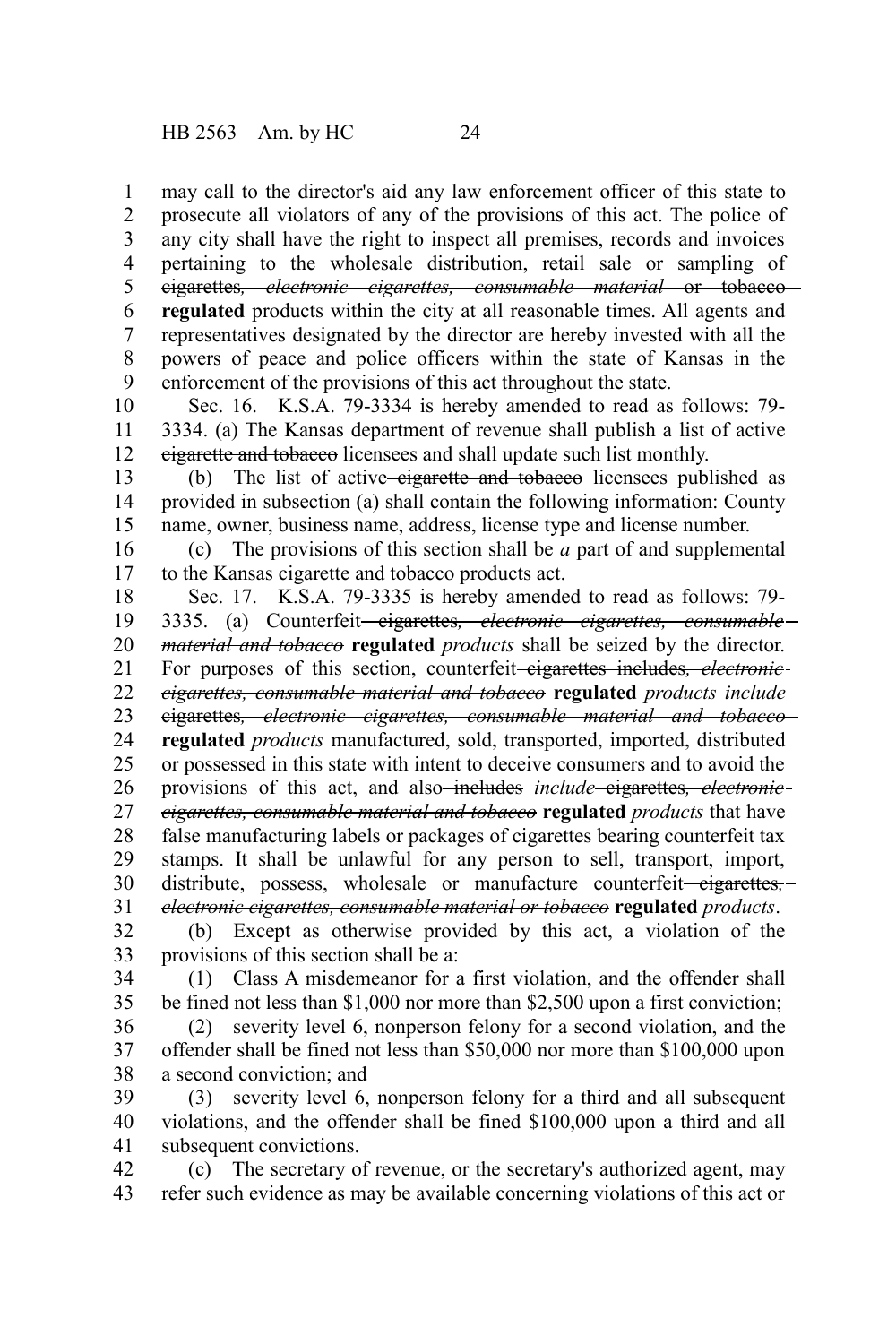any rules and regulations or order hereunder to the attorney general or the proper county or district attorney, who may in the prosecutor's discretion, with or without such a reference, institute the appropriate criminal proceedings under this act. Upon receipt of such reference, the attorney general or the county attorney or district attorney may request that a duly employed attorney of the department of revenue prosecute or assist in the prosecution of such violation or violations on behalf of the state. Upon approval of the secretary or the secretary's authorized agent, such employee shall be appointed as a special prosecutor for the attorney general or the county attorney or district attorney to serve without compensation from the attorney general or the county attorney or district attorney. Such special prosecutor shall have all the powers and duties prescribed by law for assistant attorneys general or assistant county or district attorneys and such other powers and duties as are lawfully delegated to such special prosecutor by the attorney general or the county attorney or district attorney. If an attorney employed by the secretary or secretary's authorized agent acts as a special prosecutor, the secretary may pay extradition and witness expenses associated with the case. 1 2 3 4 5 6 7 8 9 10 11 12 13 14 15 16 17 18

(d) The provisions of this section shall be *a* part of and supplemental to the Kansas cigarette and tobacco products act. 19 20

Sec. 18. K.S.A. 79-3388 is hereby amended to read as follows: 79- 3388. The imposition of the tax as provided in this act shall not render *cigarettes, electronic cigarettes, consumable material or* tobacco **regulated** products exempt from the retailers' sales tax act under the provisions of K.S.A. 79-3606<del>(a)</del>, and amendments thereto. 21 22 23 24 25

Sec. 19. K.S.A. 79-3391 is hereby amended to read as follows: 79- 3391. (a) In addition to or in lieu of any other civil or criminal penalty provided by law, the secretary of revenue or the secretary's designee, upon a finding that a person under this act has violated any provision of this act or any provision of any rule and regulation of the secretary of revenue adopted pursuant to this act shall impose on such person a civil fine not exceeding \$1,000 for each violation. 26 27 28 29 30 31 32

(b) It shall be unlawful for any person, directly or indirectly, to: (1) Sell, give or furnish any cigarettes*, electronic cigarettes, consumable material* or tobacco **regulated** products to any person under  $\frac{18}{21}$  years of age; or (2) buy any cigarettes*, electronic cigarettes, consumable material* or tobacco **regulated** products for any person under 18 *21* years of age. 33 34 35 36 37

*(c)* In determining the fine to be imposed under this subsection by a licensed retail dealer whose employee sold, furnished or distributed the cigarettes*, electronic cigarettes, consumable material* or tobacco **regulated** products, the secretary of revenue*,* or the secretary's designee*,* shall consider it to be a mitigating circumstance if the employee had completed a training program, approved by the secretary of revenue *the* 38 39 40 41 42 43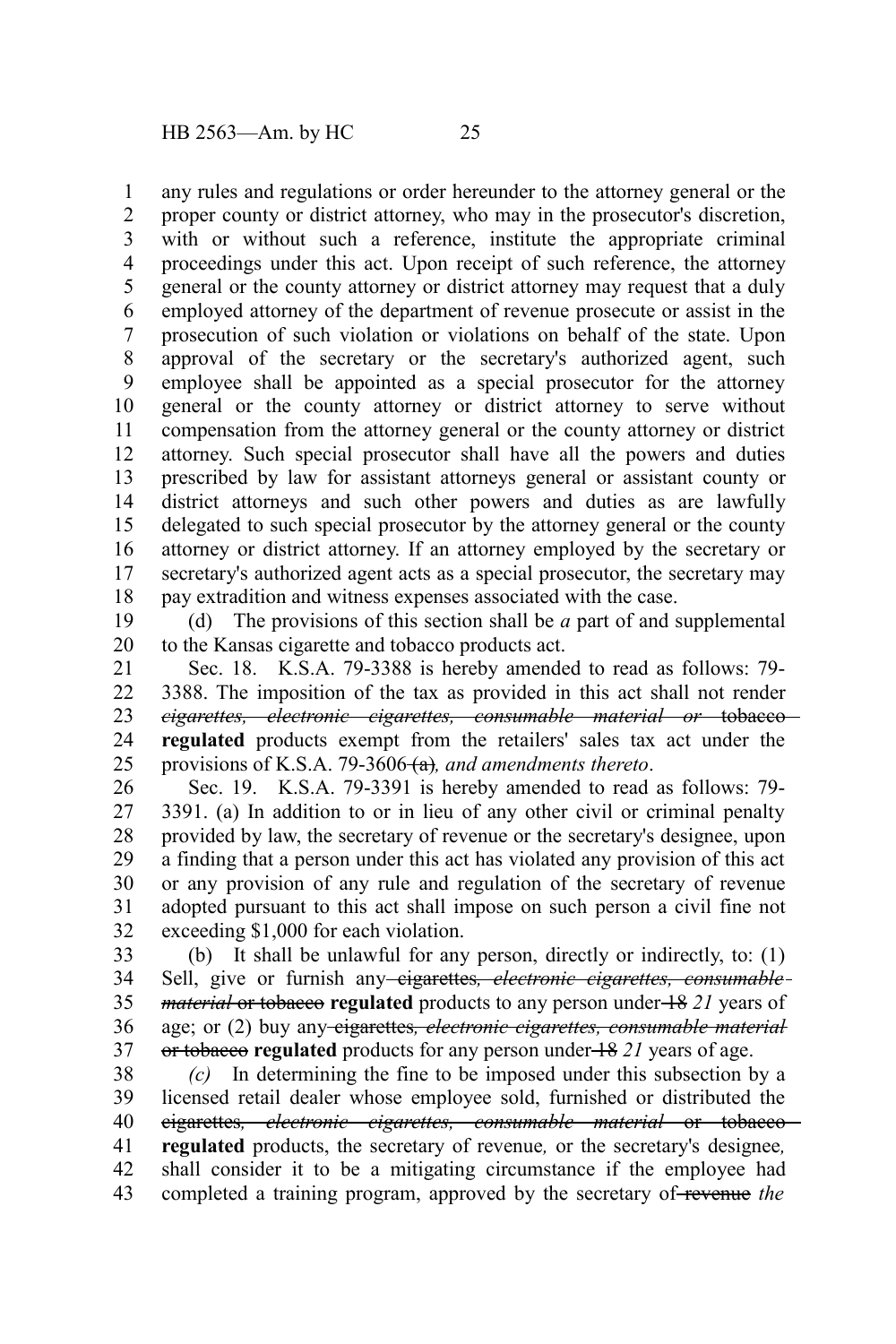*department of health and environment,* or the secretary's designee, in avoiding sale, furnishing or distributing of cigarettes*, electronic cigarettes,* 1 2

*consumable material* and tobacco **regulated** products to persons under 18 *21* years of age. 3 4

 $\left(\frac{e}{e}\right)$  No fine shall be imposed pursuant to this section except upon the written order of the secretary of revenue*,* or the secretary's designee*,* to the licensee who committed the violation. Such order shall state the violation, the fine to be imposed and the right of the licensee to appeal the order. Such order shall be subject to appeal and review in the manner provided by the Kansas administrative procedure act. 5 6 7 8 9 10

 $(d)$ (*e*) Any fine collected pursuant to this section shall be remitted to the state treasurer in accordance with the provisions of K.S.A. 75-4215, and amendments thereto. Upon receipt of each such remittance, the state treasurer shall deposit the entire amount in the state treasury to the credit of the cigarette and tobacco products regulation fund. 11 12 13 14 15

(e)*(f)* There is hereby created, in the state treasury, the cigarette and tobacco products regulation fund. Moneys in the fund shall be expended only for the enforcement of this act and rules and regulations adopted pursuant to this act. Such expenditures shall be made in accordance with appropriation acts upon warrants of the director of accounts and reports issued pursuant to vouchers approved by the secretary of revenue or a person designated by the secretary. 16 17 18 19 20 21 22

(f)*(g) (1)* If a person violates subsection (b) for a second or subsequent occurrence within a three-year period, the secretary may impose a graduated fine upon such person for the second or subsequent occurrence. 23 24 25 26

*(2) For purposes of determining the number of violations of subsection (b), a violation of subsection (b) or a violation of an ordinance of any city, or a resolution of any county, that prohibits the acts prohibited by subsection (b) shall be considered a violation of subsection (b).* 27 28 29 30

*(3)* For the purposes of imposing a fine under this section, if three or more years have elapsed since a person has been found to have violated the provisions of subsection (b), such person shall be treated as never having violated subsection (b). 31 32 33 34

Sec. 20. K.S.A. 79-3394 is hereby amended to read as follows: 79- 3394. *(a) The director, or any person specified in subsection (b), when conducting compliance checks shall engage persons under the age of 21 to perform controlled buys at a retail dealer's licensed establishment. Retail dealers shall be subject to not less than two unannounced controlled buys each year. A subsequent unannounced controlled buy shall be conducted within 90 days following any instance in which a retail dealer is determined to be noncompliant during a controlled buy. (b)* No person shall engage or direct a minor *person under the age of* 35 36 37 38 39 40 41 42 43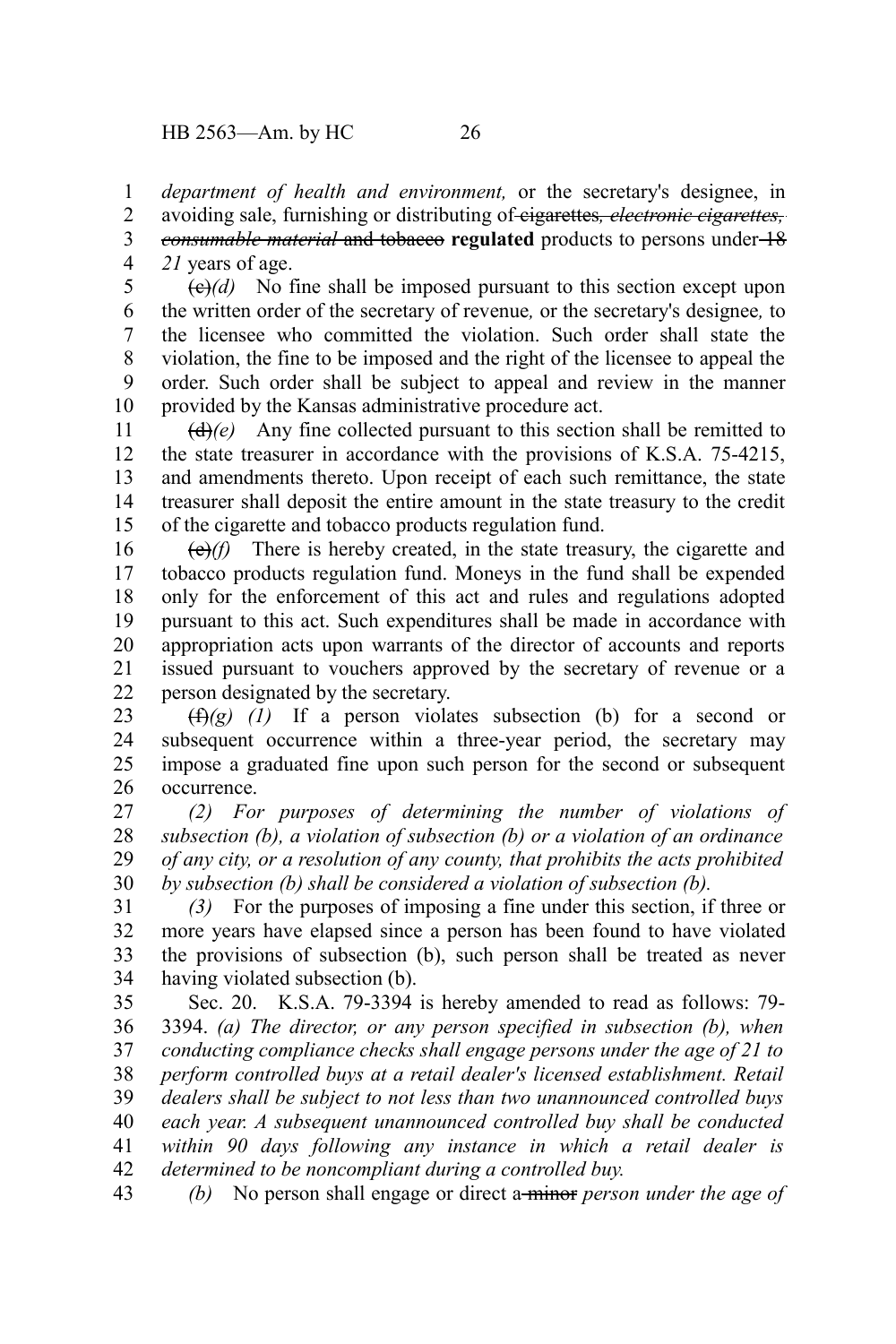*18* to violate any provision of this act for purposes of determining compliance with provisions of this act or the Kansas consumer protection act*,* unless such person has procured the written consent of a parent or guardian of the minor *person under the age of 18* to so engage or direct the minor *person under the age of 18,* and such person is: 1 2 3 4 5

 $(a)(1)$  An officer having authority to enforce the provisions of this act; 6 7

 $\left(\frac{b}{c}\right)$  an authorized representative of the attorney general, a county attorney or a district attorney; or 8 9

 $\left(\frac{e}{f}\right)$  an authorized representative of a business acting pursuant to a self-compliance program designed to increase compliance with the provisions of this act. 10 11 12

Sec. 21. K.S.A. 79-3396 is hereby amended to read as follows: 79- 3396. (a) In addition to*,* or in lieu of*,* any other civil or criminal penalty provided by law, the director, upon a finding that a licensee has violated the provisions of subsection  $(u)$ ,  $(v)$  or  $(w)$  of K.S.A. 79-3321 $(a)$ ,  $(r)$  or  $(s)$ , and amendments thereto, or has failed to comply with the provisions of K.S.A. 79-3395, and amendments thereto, or any rule and regulation adopted pursuant thereto, may revoke or suspend the license of any licensee in the manner provided by K.S.A. 79-3309, and amendments thereto; the director also may impose a civil fine in an amount not to exceed the greater of 500% of the retail value of the cigarettes involved or \$5,000. Such fine shall be imposed in the manner provided by K.S.A. 79- 3391, and amendments thereto. 13 14 15 16 17 18 19 20 21 22 23 24

(b) Any cigarettes*, electronic cigarettes, consumable material or tobacco* **regulated** *products* that are acquired, held, owned, possessed, transported, imported, sold or distributed in this state in violation of subsection (u), (v) or (w) of K.S.A. 79-3321*(q), (r) or (s)*, and amendments thereto, or has failed to comply with the provisions of K.S.A. 79-3395, and amendments thereto, shall be deemed contraband under K.S.A. 79-3323, and amendments thereto, and shall be subject to seizure and forfeiture as provided therein and in K.S.A. 79-3324a, and amendments thereto. All such cigarettes seized and forfeited shall be destroyed. Such-eigarettes, electronic cigarettes, consumable material or*tobacco* **regulated** *products* shall be deemed contraband whether the violation of this act is knowing or otherwise. 25 26 27 28 29 30 31 32 33 34 35 36

Sec. 22. K.S.A. 79-3399 is hereby amended to read as follows: 79- 3399. (a)  $\Theta$ n and after July 1, 2017, A tax is hereby imposed upon the privilege of selling or dealing in electronic cigarettes in this state by any person engaged in business as a distributor thereof, at the rate of \$.05 per milliliter of consumable material for electronic cigarettes and a proportionate tax at the like rate on all fractional parts thereof. For electronic cigarettes in the possession of retail dealers for which tax has 37 38 39 40 41 42 43